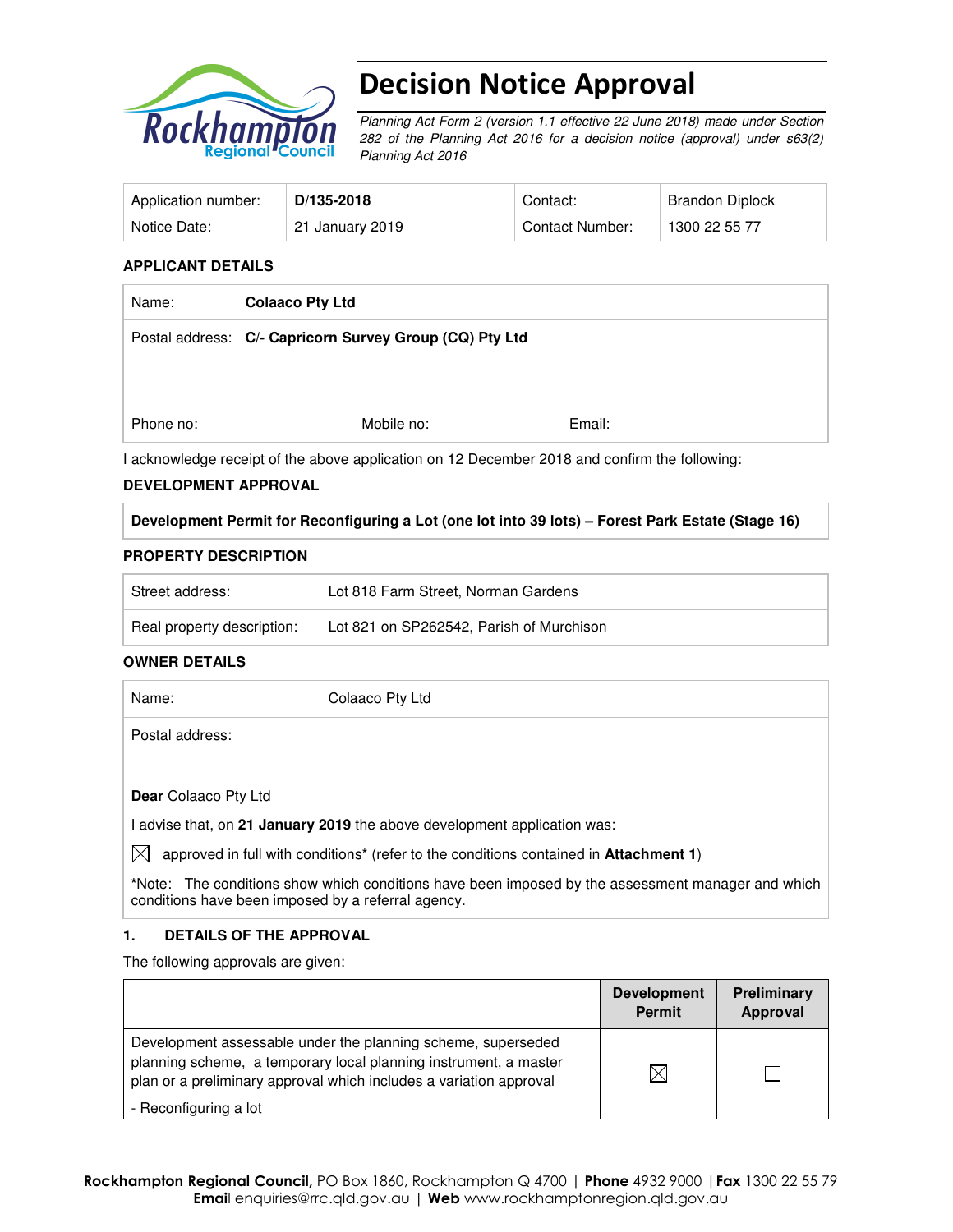## **2. CONDITIONS**

This approval is subject to the conditions in Attachment 1.

## **3. FURTHER DEVELOPMENT PERMITS REQUIRED**

Please be advised that the following development permits are required to be obtained before the development can be carried out:

| Type of development permit required | Subject of the required development permit |
|-------------------------------------|--------------------------------------------|
| <b>Operational Works</b>            | Road Works                                 |
|                                     | Sewerage Works                             |
|                                     | Water Works                                |
|                                     | Stormwater Works                           |
|                                     | Inter-allotment Drainage Works             |
|                                     | Site Works                                 |

## **4. REFERRAL AGENCIES NIL**

#### **5. THE APPROVED PLANS**

**The approved development must be completed and maintained generally in accordance with the approved drawings and documents:** 

| Drawing/report title                        | <b>Prepared by</b>                          | Date             | Reference number  |
|---------------------------------------------|---------------------------------------------|------------------|-------------------|
| Lot Layout and Staging                      | Hartecs NGA Engineering                     | 26 November 2018 | 1120-ROL1 Rev 2   |
| Allotment Bulk Earthworks/<br>Retaining     | 26 November 2018<br>Hartecs NGA Engineering |                  | 1120-ROL2 Rev 2   |
| Preliminary Infrastructure<br>Details       | Hartecs NGA Engineering                     | 26 November 2018 | 1120-ROL3 Rev 2   |
| 1 in 100 Year Channel<br>Inundation Mapping | Hartecs NGA Engineering                     | 26 November 2018 | 1120-ROL4 Rev 2   |
| Storm Water Management -<br>Quality         | Hartecs NGA Engineering                     | 26 November 2018 | 1120-ROL5 Rev 2   |
| <b>Reconfiguration Plan</b>                 | Capricorn Survey Group                      | 5 December 2018  | 6233-16-ROL Rev A |

## **6. CURRENCY PERIOD FOR THE APPROVAL (s.85 of the Planning Act)**

The standard currency periods stated in section 85 of Planning Act 2016 apply to each aspect of development in this approval, if not stated in the conditions of approval attached.

## **7. STATEMENT OF REASONS**

| Description of the<br>development | The proposed development is for Reconfiguring a Lot (one lot into 39 lots) |                                                                                                                                                                                                                                                                                                                                                               |
|-----------------------------------|----------------------------------------------------------------------------|---------------------------------------------------------------------------------------------------------------------------------------------------------------------------------------------------------------------------------------------------------------------------------------------------------------------------------------------------------------|
| <b>Reasons for Decision</b>       | a)                                                                         | The proposal represents further development of an existing residential<br>subdivision that is considered consistent and commensurate with the<br>surrounding area:                                                                                                                                                                                            |
|                                   | b)                                                                         | Assessment of the development against the relevant zone purpose,<br>planning scheme codes and planning scheme policies demonstrates<br>that the proposed development will not cause significant adverse<br>impacts on the surrounding natural environment, built environment and<br>infrastructure, community facilities, or local character and amenity; and |
|                                   | C)                                                                         | The proposed development does not compromise the relevant State<br>Planning Policy.                                                                                                                                                                                                                                                                           |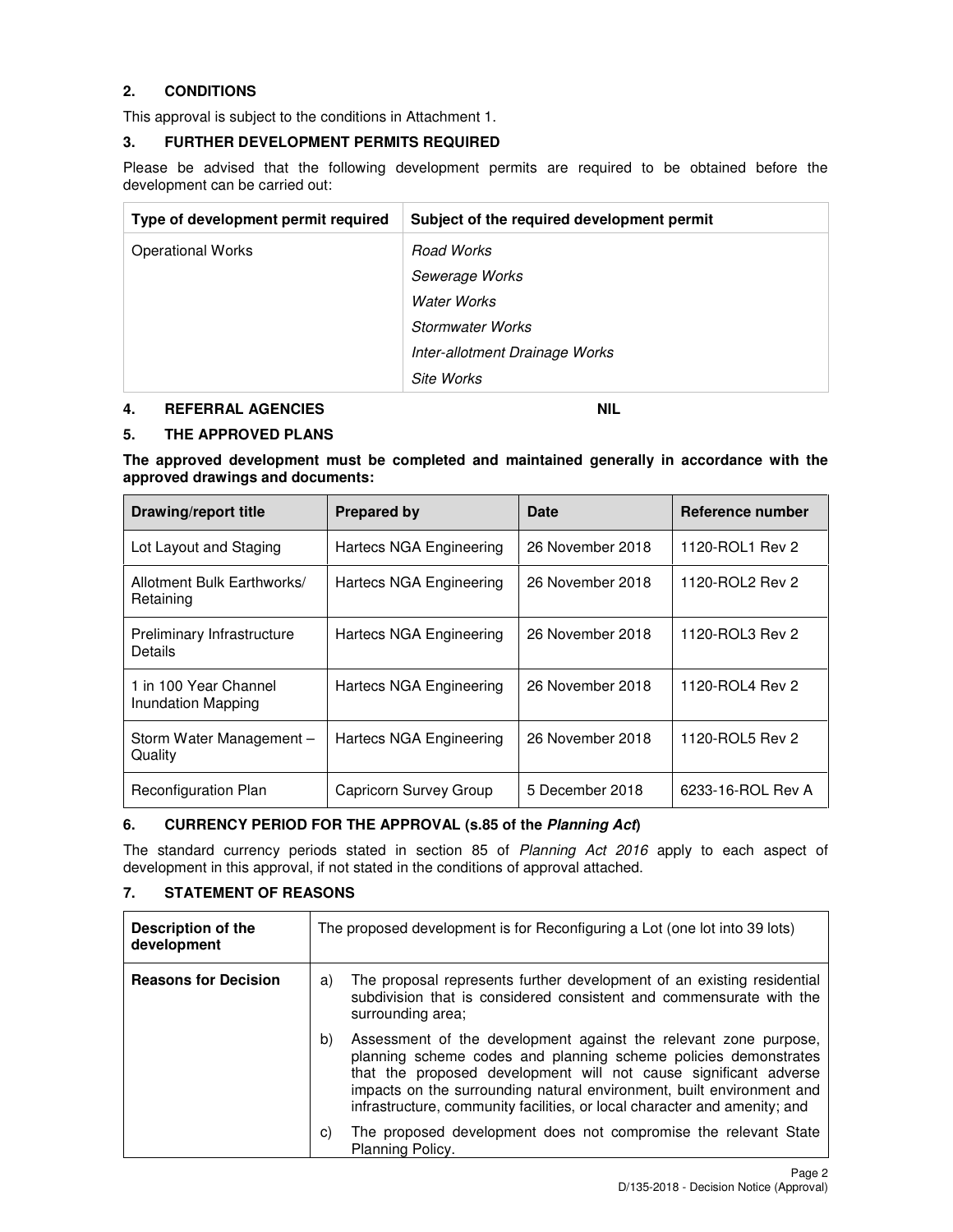| <b>Assessment</b><br><b>Benchmarks</b> | The proposed development was assessed against the following assessment<br>benchmarks:                 |  |  |
|----------------------------------------|-------------------------------------------------------------------------------------------------------|--|--|
|                                        | Low Density Residential Zone Code;                                                                    |  |  |
|                                        | Reconfiguring a Lot Code;                                                                             |  |  |
|                                        | Access, Parking and Transport Code;                                                                   |  |  |
|                                        | Stormwater Management Code; and                                                                       |  |  |
|                                        | Water and Sewer Code.                                                                                 |  |  |
| <b>Matters prescribed by</b>           | The State Planning Policy – Part E;                                                                   |  |  |
| regulation                             | The Central Queensland Regional Plan;                                                                 |  |  |
|                                        | The Rockhampton Region Planning Scheme 2015;                                                          |  |  |
|                                        | Surrounding use of adjacent premises in terms of commensurate and<br>consistent development form; and |  |  |
|                                        | The common material, being the material submitted with the<br>application.                            |  |  |

## **8. APPEAL RIGHTS**

The rights of an applicant to appeal to a tribunal or the Planning and Environment Court against a decision about a development application are set out in chapter 6, part 1 of the Planning Act 2016. There may also be a right to make an application for a declaration by a tribunal (see chapter 6, part 2 of the Planning Act 2016).

#### Appeal by an applicant

An applicant for a development application may appeal to the Planning and Environment Court against the following:

- the refusal of all or part of the development application
- a provision of the development approval
- the decision to give a preliminary approval when a development permit was applied for<br>• a deemed refusal of the development application
- a deemed refusal of the development application.

An applicant may also have a right to appeal to the Development tribunal. For more information, see schedule 1 of the Planning Act 2016.

The timeframes for starting an appeal in the Planning and Environment Court are set out in section 229 of the Planning Act 2016.

**Attachment 2** is an extract from the Planning Act 2016 that sets out the applicant's appeal rights and the appeal rights of a submitter.

## **9. WHEN THE DEVELOPMENT APPROVAL TAKES EFFECT**

This development approval takes effect:

From the time the decision notice is given – if there is no submitter and the applicant does not appeal the decision to the court.

Or

When the submitter's appeal period ends  $-$  if there is a submitter and the applicant does not appeal the decision to the court.

Or

Subject to the decision of the court, when the appeal is finally decided  $-$  if an appeal is made to the court.

## **10. ASSESSMENT MANAGER**

| Name: | Tarnya Fitzgibbon<br><b>COORDINATOR</b> | Signature: | Date: 21 January 2019 |
|-------|-----------------------------------------|------------|-----------------------|
|       | <b>DEVELOPMENT ASSESSMENT</b>           |            |                       |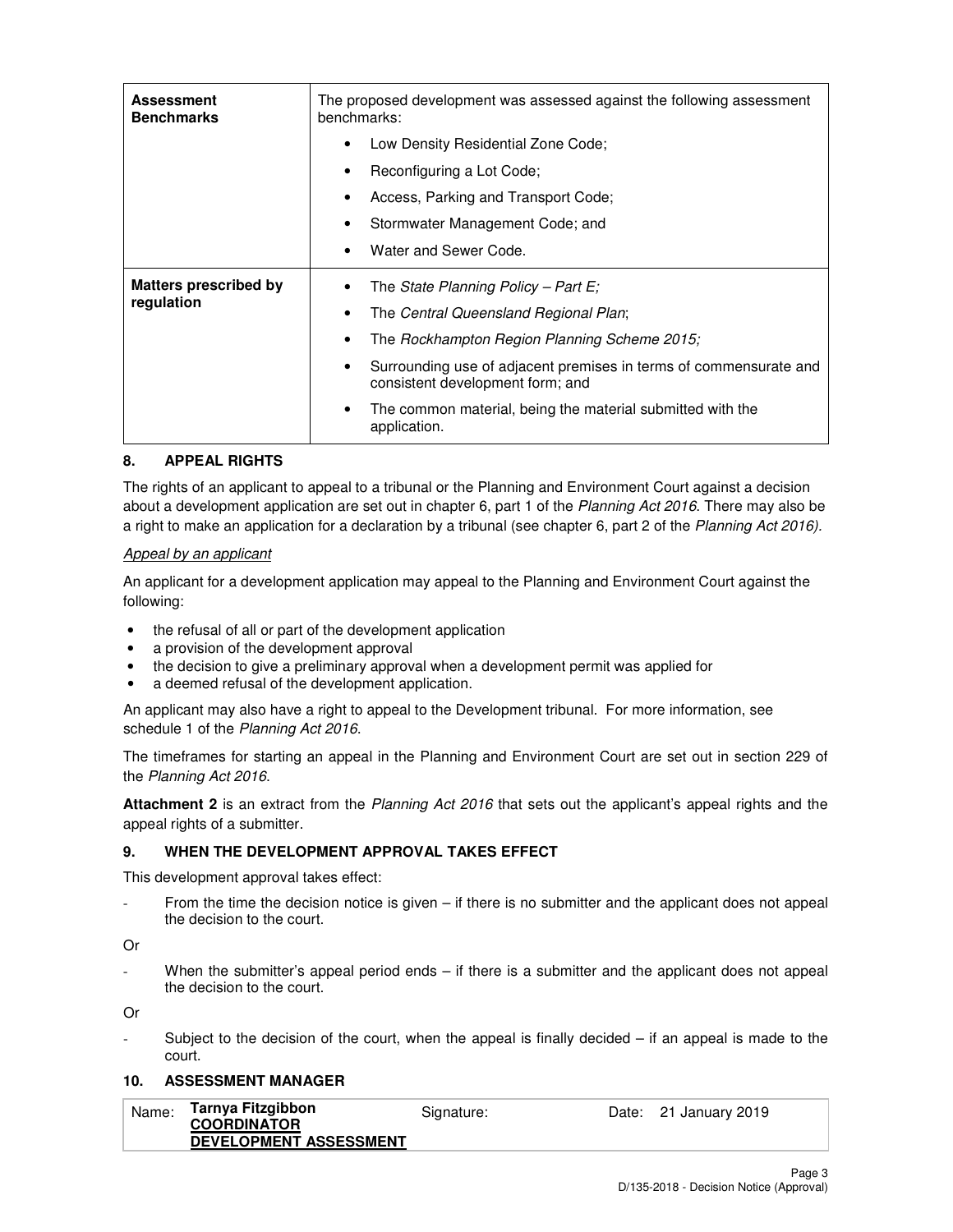## **Attachment 1 – Conditions of the approval**

Part 1 - Conditions imposed by the assessment manager [Note: where a condition is imposed about infrastructure under Chapter 4 of the Planning Act 2016, the relevant provision of the Act under which this condition was imposed must be specified.]

#### **Attachment 2—Extract on appeal rights**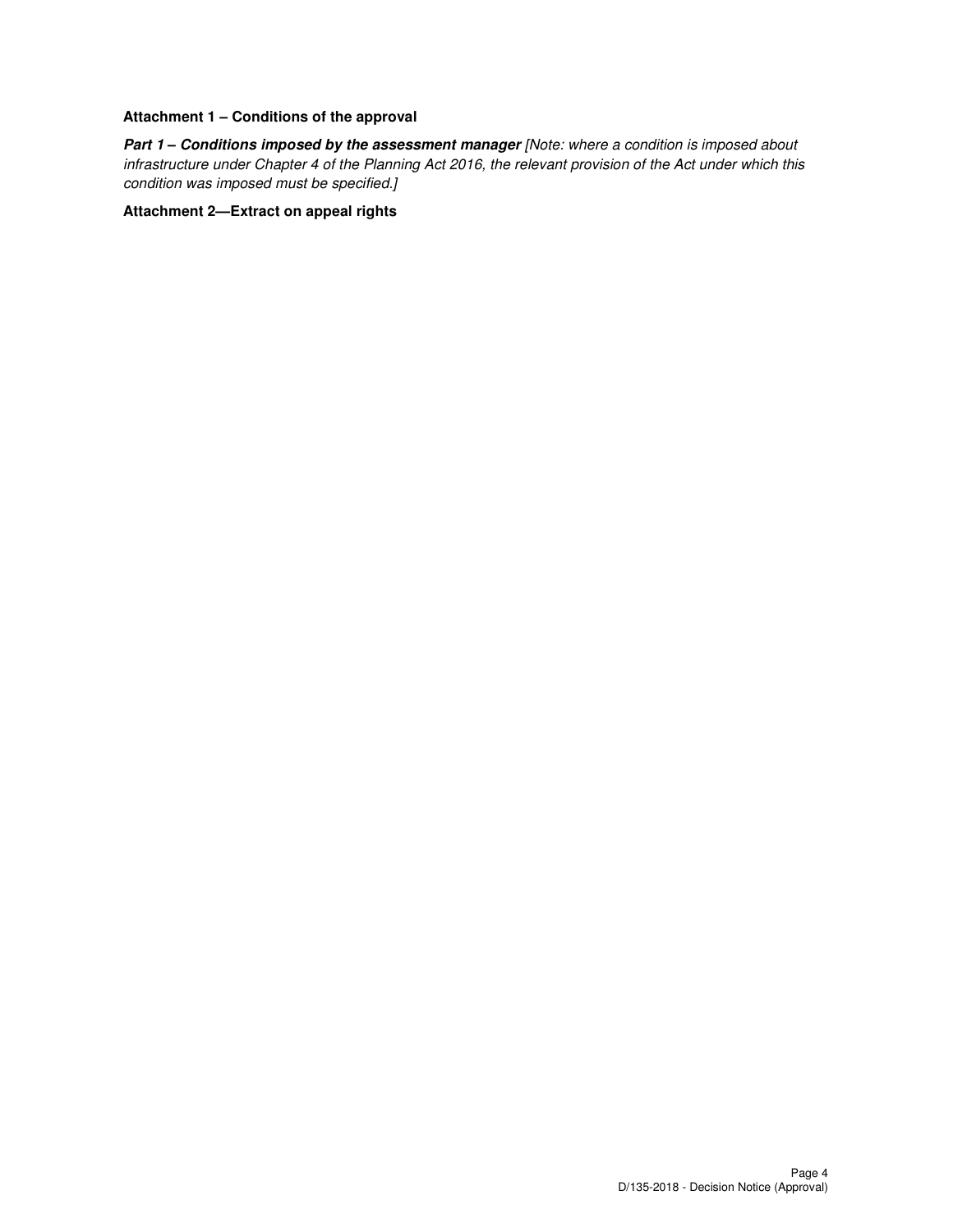

## **Attachment 1 – Part 1 Rockhampton Regional Council Conditions**

Planning Act 2016

## 1.0 ADMINISTRATION

- 1.1 The Developer and his employee, agent, contractor or invitee is responsible for ensuring compliance with the conditions of this development approval.
- 1.2 Where these Conditions refer to "Council" in relation to requiring Council to approve or to be satisfied as to any matter, or conferring on the Council a function, power or discretion, that role may be fulfilled in whole or in part by a delegate appointed for that purpose by the Council.
- 1.3 All conditions, works, or requirements of this development approval must be undertaken, completed, and be accompanied by a Approval Certificate for any operational works required by this development approval:
	- 1.3.1 to Council's satisfaction;
	- 1.3.2 at no cost to Council; and
	- 1.3.3 prior to the issue of the Survey Plan Approval Certificate,

unless otherwise stated.

- 1.4 Infrastructure requirements of this development approval must be contributed to the relevant authorities, where applicable, at no cost to Council, prior to the issue of the Survey Plan Approval Certificate, unless otherwise stated.
- 1.5 The following further Development Permits must be obtained prior to the commencement of any works associated with their purposes:
	- 1.5.1 Operational Works:
		- (i) Road Works;
		- (ii) Sewerage Works;
		- (iii) Water Works;
		- (iv) Stormwater Works;
		- (v) Inter-allotment Drainage Works; and
		- (vi) Site Works.
- 1.6 All works must be designed, constructed and maintained in accordance with the relevant Council policies, guidelines and standards, unless otherwise stated.
- 1.7 All engineering drawings/specifications, design and construction works must be in accordance with the requirements of the relevant Australian Standards and must be approved, supervised and certified by a Registered Professional Engineer of Queensland.

## 2.0 APPROVED PLANS AND DOCUMENTS

2.1 The approved development must be completed and maintained generally in accordance with the approved plans and documents, except where amended by any condition of this development approval: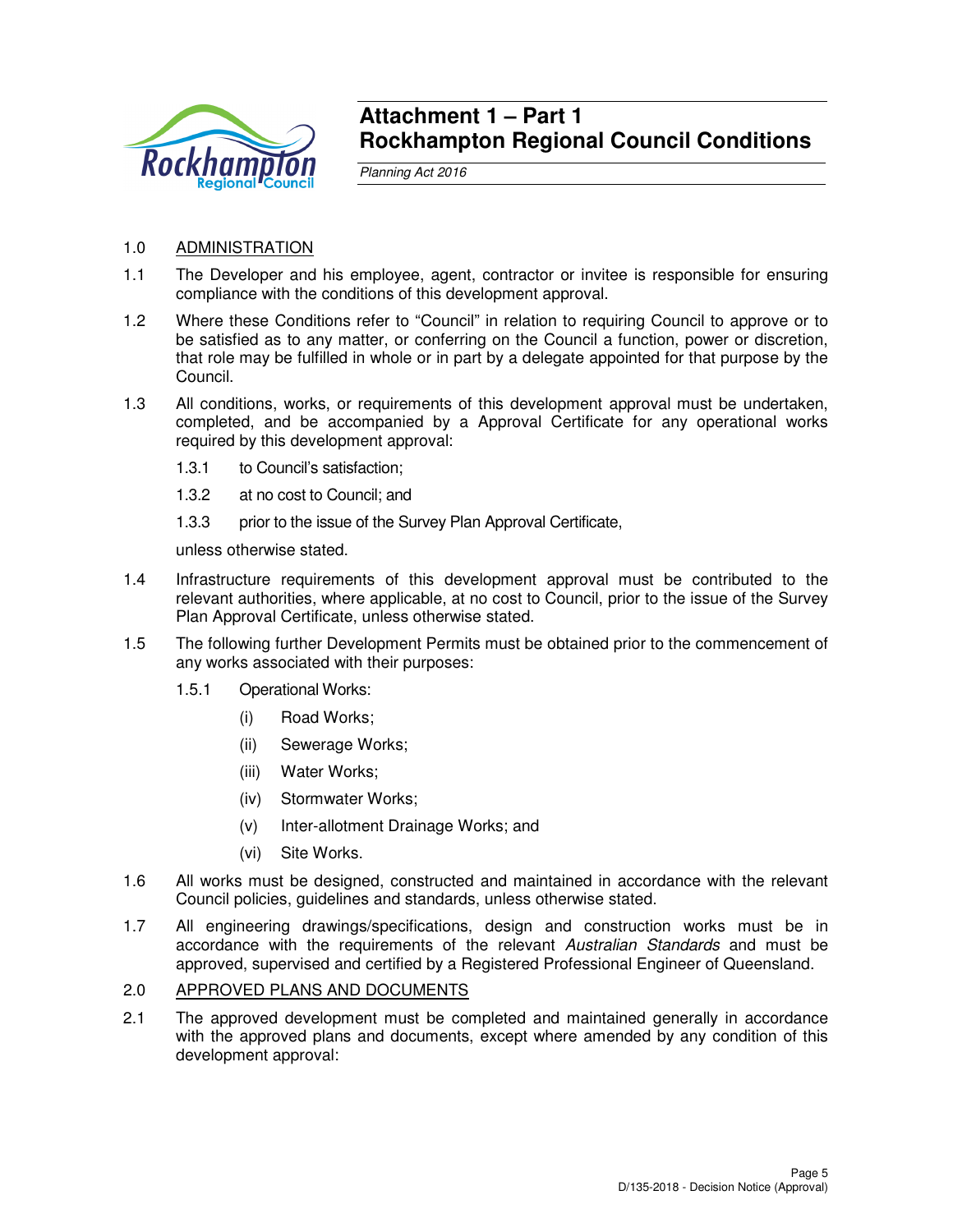| Drawing/report title                               | <b>Prepared by</b>               | Date             | <b>Reference</b><br>number |
|----------------------------------------------------|----------------------------------|------------------|----------------------------|
| Lot Layout and<br>Staging                          | Hartecs NGA<br>Engineering       | 26 November 2018 | 1120-ROL1 Rev 2            |
| <b>Allotment Bulk</b><br>Earthworks /<br>Retaining | Hartecs NGA<br>Engineering       | 26 November 2018 | 1120-ROL2 Rev 2            |
| Preliminary<br>Infrastructure Details              | Hartecs NGA<br>Engineering       | 26 November 2018 | 1120-ROL3 Rev 2            |
| 1 in 100 Year Channel<br>Inundation Mapping        | Hartecs NGA<br>Engineering       | 26 November 2018 | 1120-ROL4 Rev 2            |
| Storm Water<br>Management-<br>Quality              | Hartecs NGA<br>Engineering       | 26 November 2018 | 1120-ROL5 Rev 2            |
| Reconfiguration Plan                               | <b>Capricorn Survey</b><br>Group | 5 December 2018  | 6233-16-ROL Rev<br>A       |

- 2.2 Where there is any conflict between the conditions of this development approval and the details shown on the approved plans and documents, the conditions of this development approval must prevail.
- 2.3 Where conditions require the above plans or documents to be amended, the revised document(s) must be submitted for approval by Council prior to the submission of an application for a Development Permit for Operational Works.

## 3.0 STAGED DEVELOPMENT

- 3.1 This development approval is for a development to be undertaken in four discrete stages, namely:
	- 3.1.1 Lot 1, Lot 7 to Lot 12, Lot 600 Drainage Reserve and Balance (Stage 16A);
	- 3.1.2 Lot 13 to Lot 24 and Balance (Stage 16B);
	- 3.1.3 Lot 25 to Lot 37 and Lot 900 (Stage 16C); and
	- 3.1.4 Lot 1 to Lot 6 (Stage 16D).

in accordance with the approved plan (refer to condition 2.1).

- 3.2 Unless otherwise expressly stated, the conditions must be read as being applicable to all stages.
- 4.0 ROAD WORKS
- 4.1 A Development Permit for Operational Works (road works) must be obtained prior to the commencement of any road works required by this development approval.
- 4.2 All road works must be designed and constructed in accordance with the approved plans (refer to condition 2.1), Capricorn Municipal Development Guidelines, relevant Australian Standards, Austroads Guidelines and the provisions of a Development Permit for Operational Works (road works).
- 4.3 Any application for a Development Permit for Operational Works (road works) must demonstrate that all new roads and road reserves included in the application connect with existing constructed road(s) at the time of making the application.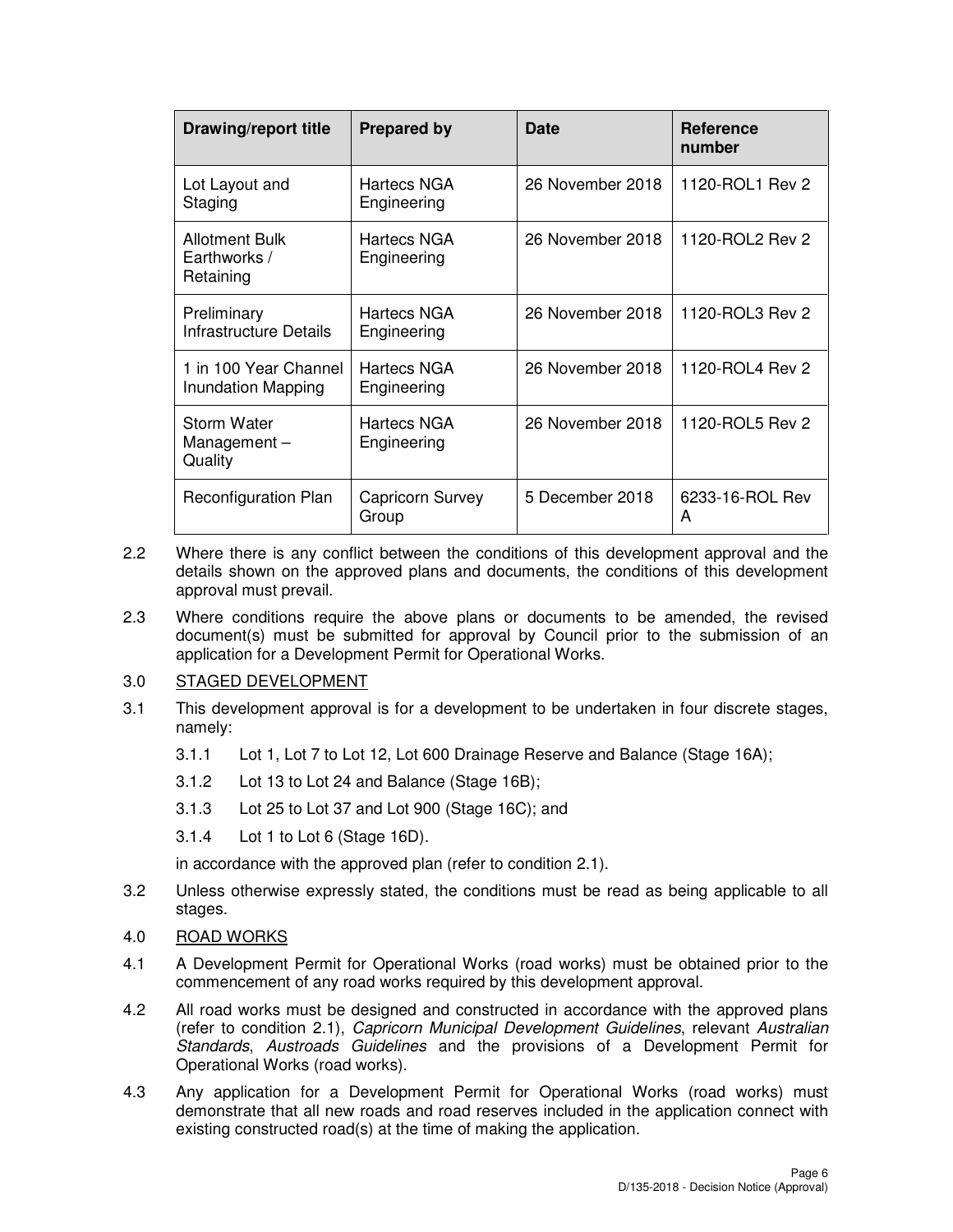- 4.4 Berrigan Drive and Dryandra Avenue must be designed and constructed to an Access Street standard, with kerb and channel, and drainage infrastructure.
- 4.5 Hovea Court, Elkhorn Court and Fuchia Court must be designed and constructed to an Access Place standard, with kerb and channel, and drainage infrastructure.
- 4.6 Traffic signs and pavement markings must be provided in accordance with the Manual of Uniform Traffic Control Devices – Queensland. Where necessary, existing traffic signs and pavement markings must be modified in accordance with the Manual of Uniform Traffic Control Devices – Queensland.
- 4.7 Truncations must be applied to all corner allotments.
- 4.8 All new *cul-de-sac* roads shown on the approved plans (refer to condition 2.1) must comply with the requirements "Access Place" in accordance with the Capricorn Municipal Development Guidelines.
- 4.9 Any proposed retaining structure/retaining wall (irrespective of height) within a road reserve must be separately and specifically certified by a Registered Professional Engineer of Queensland and must be approved as part of a Development Permit for Operational Works (road works).

## 5.0 SEWERAGE WORKS

- 5.1 A Development Permit for Operational Works (sewerage works) must be obtained prior to the commencement of any sewerage works on the site.
- 5.2 All works must be designed and constructed in accordance with the approved plans (refer to condition 2.1), Capricorn Municipal Development Guidelines, Water Supply (Safety and Reliability) Act , Plumbing and Drainage Act and the provisions of a Development Permit for Operational Works (sewerage works).
- 5.3 All sewerage main sizes, alignments and layouts must be in accordance with the Preliminary Infrastructure Detail plan (refer to condition 2.1) (Figure 1120-ROL3, dated 26 November 2018, Rev 2).
- 5.4 The existing non-standard alignment sewerage infrastructure located within proposed Lots 1, 2 and 6 must be decommissioned back to the existing access chamber located adjacent to rear boundary of Lot 6. The section of redundant sewerage infrastructure must be removed from the development site.
- 5.5 The existing non-standard alignment sewerage infrastructure located within proposed Lots 36 and 37 must be decommissioned back to new access chamber to be provided adjacent to the western boundary of Lots 36 and 37. The section of redundant sewerage infrastructure must be removed from the development site.
- 5.6 The existing sewerage infrastructure located within proposed Lot 2 that services the upstream catchment (CQ University) must be re-aligned on a standard alignment (along the rear boundary of Lots  $2 - 4$ ) and must be discharged to the existing access chamber located adjacent to eastern boundary of proposed Lot 4.
- 5.7 Sewerage services to the upstream catchment (CQ University) must be maintained throughout the development.
- 5.8 All lots within the development must be connected to Council's reticulated sewerage network. Each lot must be provided with its own separate sewerage connection point, located wholly within its respective property boundary.
- 5.9 Easements must be provided over all sewerage infrastructure located within private property. The easement location(s) and width(s) must be in accordance with the requirements of the Capricorn Municipal Development Guidelines.
- 5.10 The finished sewerage access chamber surface must be at a sufficient level to avoid ponding of stormwater above the top of the chamber. A heavy duty trafficable lid must be provided in the trafficable area.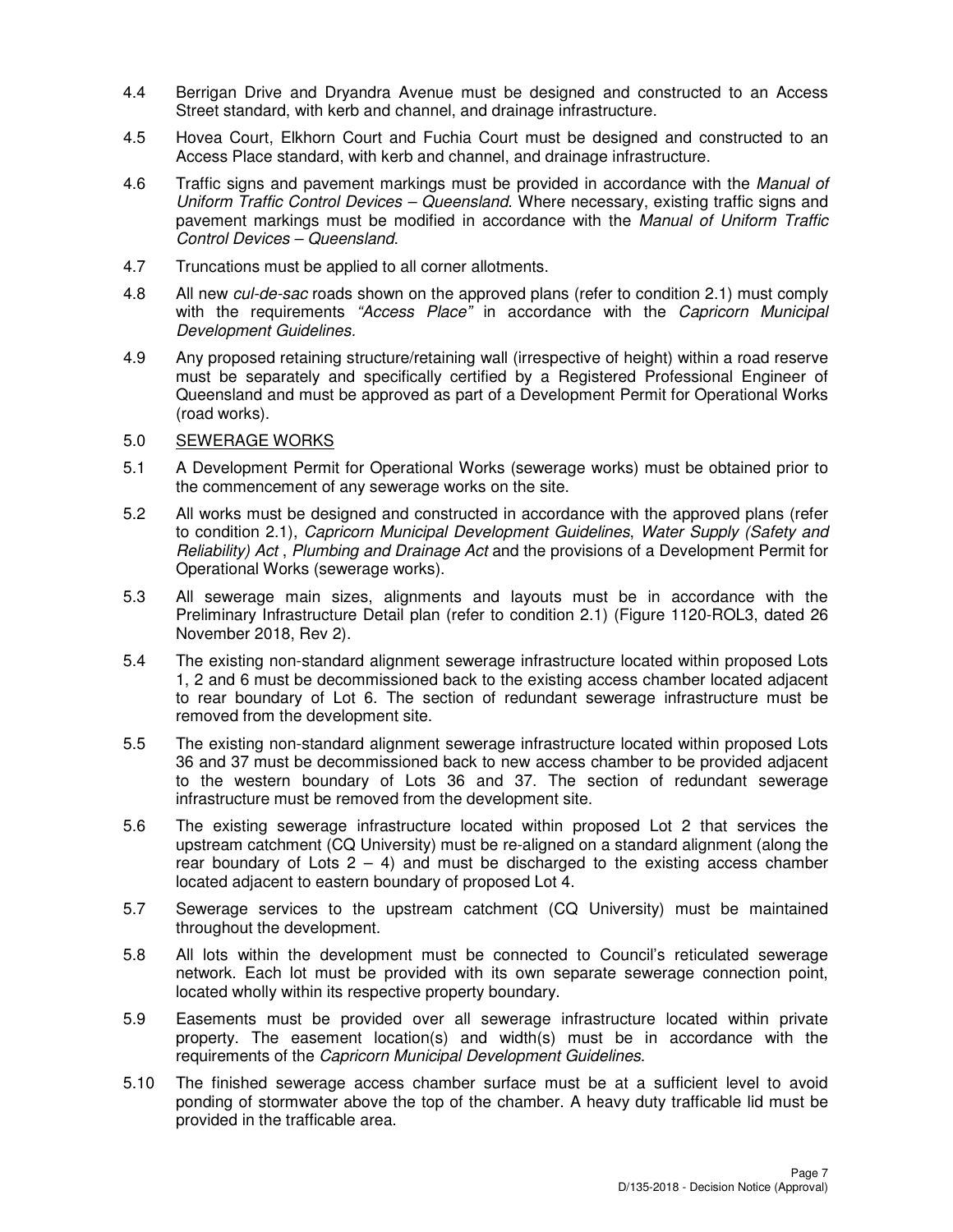- 5.11 Any proposed sewerage access chambers located within a park or reserve, or below a ten percent (10%) Annual Exceedance Probability flood level must be provided with bolt down lids.
- 5.12 The sewerage connection point for each proposed stage must be provided prior to the commencement of any sewerage construction works for the subsequent stage.

## 6.0 WATER WORKS

- 6.1 A Development Permit for Operational Works (water works) must be obtained prior to the commencement of any water works required by this development approval.
- 6.2 All water works must be designed and constructed in accordance with the approved plans (refer to condition 2.1), Capricorn Municipal Development Guidelines, Water Supply (Safety and Reliability) Act, Plumbing and Drainage Act and the provisions of a Development Permit for Operational Works (water works).
- 6.3 All lots within the development must be connected to Council's reticulated water network. Each lot must be provided with its own separate water connection point, located wholly within its respective property boundary.
- 6.4 All proposed reticulation mains within the development site must be interconnected to eliminate dead ends. Looped mains are permitted in cul-de-sacs.
- 6.5 The water connection point for each proposed stage must be provided prior to the commencement of any water supply construction works for the subsequent stage.
- 6.6 All water main sizes, alignments and layouts must be in accordance with the Preliminary Infrastructure Detail plan (Figure 1120-ROL3, dated 26 November 2018, Rev 2).

## 7.0 STORMWATER WORKS

- 7.1 A Development Permit for Operational Works (stormwater works) must be obtained prior to the commencement of any stormwater works on the site.
- 7.2 All stormwater drainage works must be designed and constructed in accordance with the approved plans (refer to condition 2.1), Queensland Urban Drainage Manual, Capricorn Municipal Development Guidelines, sound engineering practice and the provisions of a Development Permit for Operational Works (stormwater works).
- 7.3 All stormwater must drain to a lawful point of discharge and must not adversely affect surrounding land or infrastructure in comparison to the pre-development conditions, including but not limited to blocking, altering or diverting existing stormwater runoff patterns or having the potential to cause damage to other infrastructure.
- 7.4 Each allotment must be designed so as to be flood free in a one percent (1%) Annual Exceedance Probability defined flood / storm event and self-draining.
- 7.5 The major overland flow path (a one percent (1%) Annual Exceedance Probability defined flood / storm event), must be able to accommodate a one percent (1%) Annual Exceedance Probability defined flood / storm event flow incorporating minimum blockage factor plus the relevant freeboard (channel) and access provisions in accordance with the Queensland Urban Drainage Manual.
- 7.6 All proposed cross drainage structures and inlet pits must be designed and constructed considering appropriate blockage factor and allowable velocity depth product(s) to ensure public safety in accordance with Queensland Urban Drainage Manual requirements.
- 7.7 The proposed cross drainage structure across drainage channel must have immunity (and appropriate freeboard) during a one percent (1%) Annual Exceedance Probability defined flood / storm event. Alternatively, overtopping of the culvert is acceptable if it complies with condition 7.6.
- 7.8 Detailed design of cross drainage structures and inlet pits must include all required safety measures and facilities to ensure the safety of the public in accordance with Queensland Urban Drainage Manual requirements.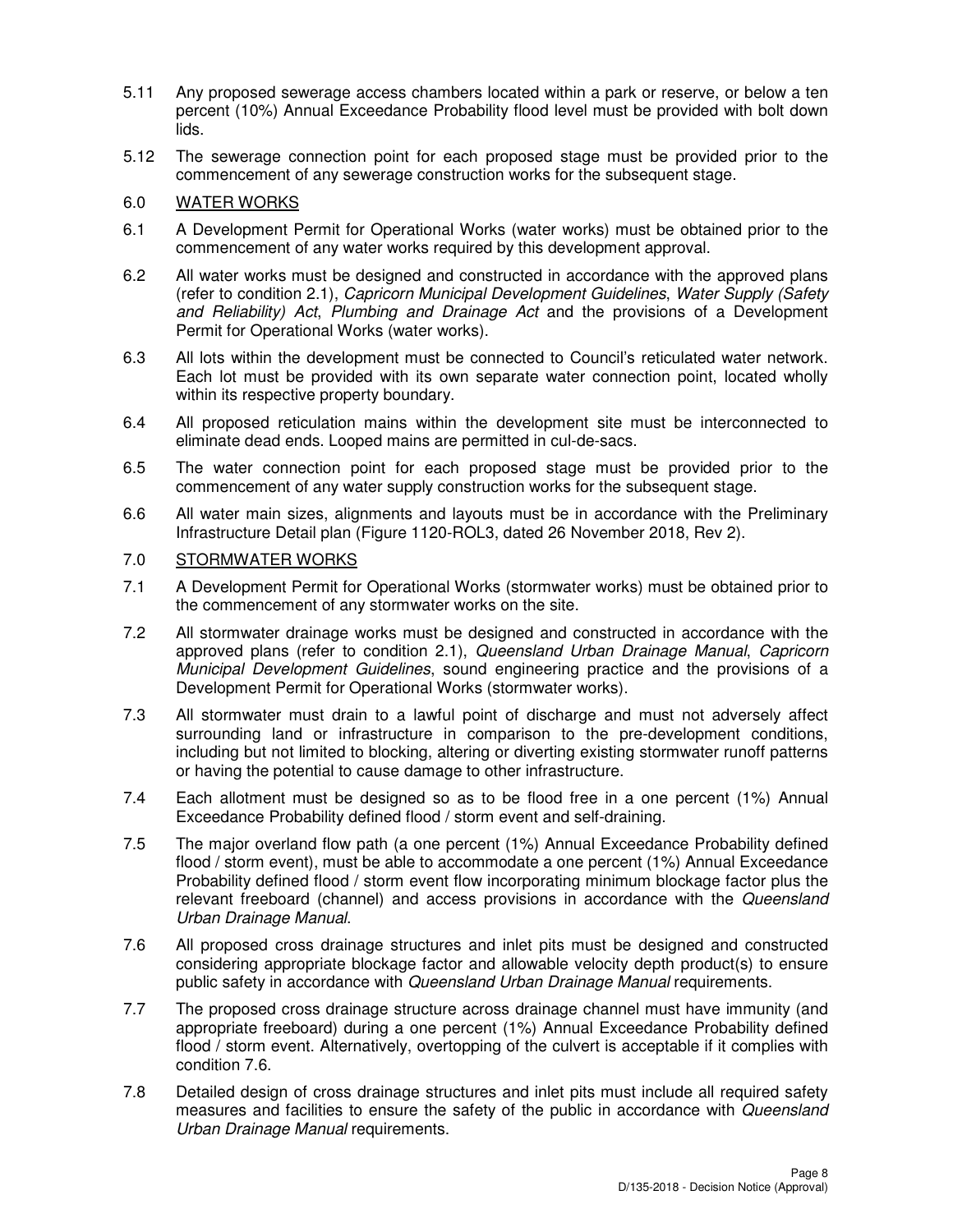- 7.9 Easements must be provided over all land assessed to be within a one percent (1%) Annual Exceedance Probability defined storm / flood event, inundation area and over all land required to accommodate the flows associated with the subject development.
- 7.10 Any application for a Development Permit for Operational Works (stormwater works) must be accompanied by a channel stability assessment at the discharge point(s) with detailed engineering plans.
- 7.11 Any application for a Development Permit for Operational Works (stormwater works) must be accompanied by an overland flow path assessment prepared and certified by a Registered Professional Engineer of Queensland that as a minimum demonstrate that:
	- 7.11.1 the proposed retaining wall including cutting and filling will not divert the upstream overland flow;
	- 7.11.2 the upstream overland flow is discharge such that it must not restrict, impact or change the natural flow or cause a nuisance or worsening to surrounding land or infrastructure.

## 8.0 INTER-ALLOTMENT DRAINAGE WORKS

- 8.1 A Development Permit for Operational Works (inter-allotment drainage works) must be obtained prior to the commencement of any drainage works required by this development approval.
- 8.2 All inter-allotment drainage works must be designed and constructed in accordance with the approved plans (refer to condition 2.1), Queensland Urban Drainage Manual, Capricorn Municipal Development Guidelines, sound engineering practice and the provisions of a Development Permit for Operational Works (inter-allotment drainage works).
- 8.3 Inter-allotment drainage, must be designed and constructed in accordance with the Queensland Urban Drainage Manual and must be provided to any lot where it cannot be satisfactorily demonstrated that roof and allotment runoff associated with development on that lot, could not reasonably be directed to the frontage kerb and channel or alternative lawful point of discharge.
- 8.4 Inter-allotment drainage systems and overland flow paths must be wholly contained within a Council easement, and be in accordance with the minimum widths prescribed in the Capricorn Municipal Design Guidelines. Easement documents must accompany the Survey Plan for endorsement by Council, prior to the issue of the Survey Plan Approval Certificate.

## 9.0 SITE WORKS

- 9.1 A Development Permit for Operational Works (site works) must be obtained prior to the commencement of any site works on the development site.
- 9.2 Any application for a Development Permit for Operational Works (site works) must be accompanied by an earthworks plan that clearly identifies the following:
	- 9.2.1 the location of cut and/or fill;
	- 9.2.2 the type of fill to be used and the manner in which it is to be compacted;
	- 9.2.3 the quantum of fill to be deposited or removed and finished cut and/or fill levels;
	- 9.2.4 details of any proposed access routes that are intended to be used to transport fill to or from the development site; and
	- 9.2.5 the maintenance of access roads to and from the development site so that they are free of all cut and/or fill material and cleaned as necessary.
- 9.3 All earthworks must be undertaken in accordance with Australian Standard AS3798 "Guidelines on earthworks for commercial and residential developments".
- 9.4 Site works must be constructed such that they do not, at any time, in any way restrict, impair or change the natural flow of runoff water, or cause a nuisance or worsening to surrounding land or infrastructure.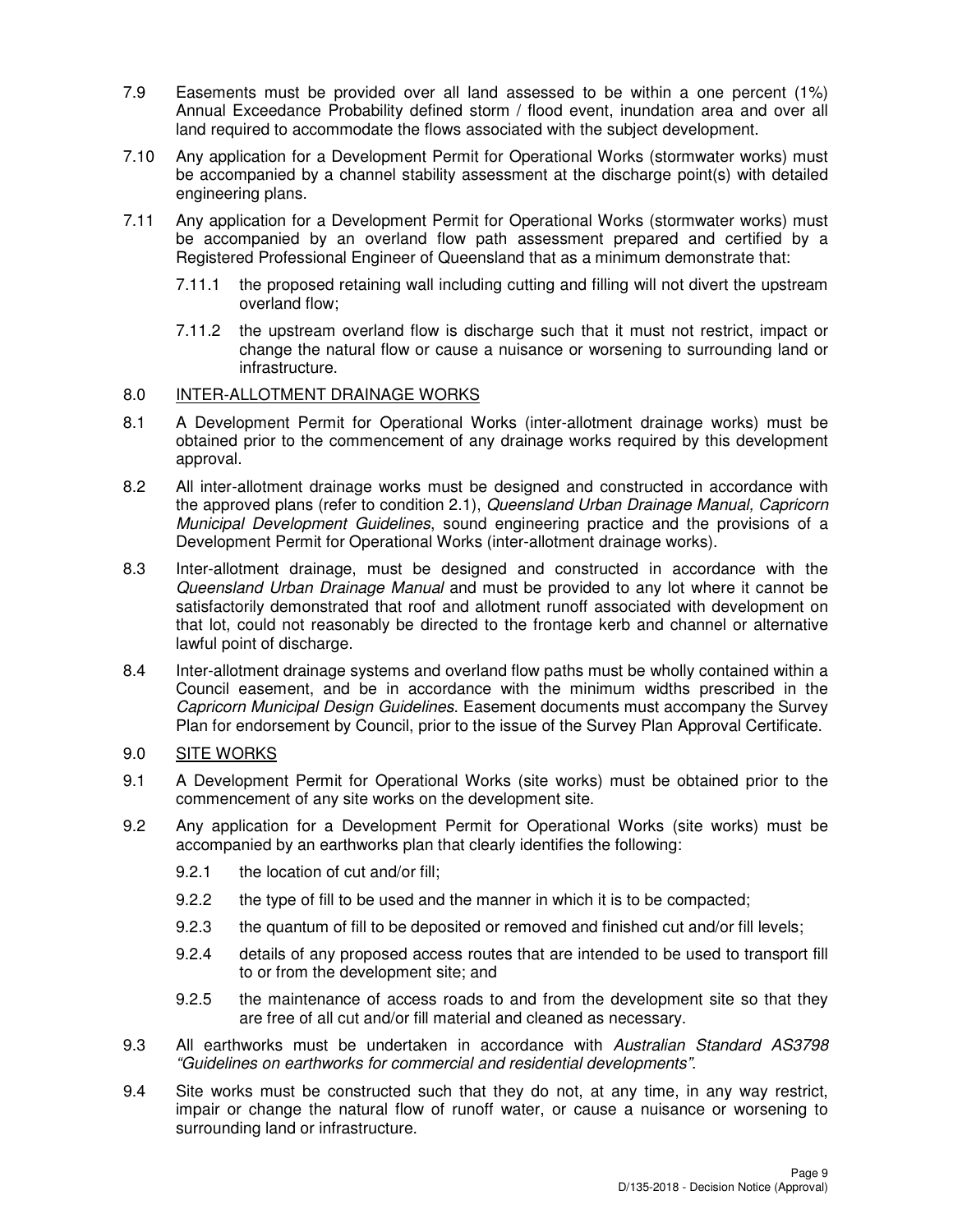- 9.5 Details of vegetation proposed to be cleared must be provided as part of the Environmental Management Plan.
- 9.6 Retaining structures adjacent to, close to or crossing sewerage infrastructure must comply with Queensland Development Code, Mandatory Part 1.4 "Building over or near relevant infrastructure." The structure must be self-supporting and no additional load must be applied to Council's sewerage infrastructure.
- 9.7 Retaining structures above one (1) metre in height that are not incidental works to a Development Permit for Building Works, must not be constructed unless separately and specifically certified by a Registered Professional Engineer of Queensland and must be approved as part of a Development Permit for Operational Works (site works).
- 9.8 Retaining structures and their foundations must be wholly contained within private allotments and not be constructed as Council-owned infrastructure.

Note: Retaining structures proposed within the edge of drainage channel, adjacent to Lots 4, 5, 6 and 37 is approved to be constructed as Council-owned infrastructure.

## 10.0 STREET LIGHTING

- 10.1 The developer/contractor is responsible for all costs associated with the supply and installation of any road lighting or public space lighting in accordance with Australian Standard AS1158 'Lighting for roads and public spaces".
- 10.2 A suitably qualified Electrical Engineering Consultant shall liaise with Council for the approval of street lighting design. The Consultant must appear on Ergon Energy's list of Public Lighting Designers and be a Registered Professional Engineer of Queensland.

## 11.0 ELECTRICITY

- 11.1 Underground electricity services to each lot must be provided in accordance with the standards and requirements of the relevant service provider.
- 11.2 A Certificate of Electricity Supply from the relevant service provider must be provided to Council, prior to the issue of the Survey Plan Approval Certificate.

Note: The applicant can enter into a Negotiated Connection Establishment Contract with the Supplier for the provisioning of electrical services and/or street lighting. Provided the Applicant has undertaken all the conditions of the contract, including providing performance security, the Supplier will issue a Certificate of Electricity Supply.

## 12.0 TELECOMMUNICATIONS

- 12.1 Provide Fibre-Ready pit and pipe telecommunications infrastructure to each lot within the development in accordance with the Australian Government 'Telecommunications infrastructure in new developments' policy.
- 12.2 Evidence (see below) of acceptance of the works from the relevant service provider must be provided to Council, prior to the issue of the Survey Plan Approval Certificate e.g. This will be a letter from either :-
	- **NBN** a 'Certificate of Practical Completion",

**Telstra** a-"Telecommunications Agreement/Provisioning Letter",

**A Licenced Carrier** under the Telecommunications Act 1997- (signed documentation from a Registered Professional Engineer Queensland -electrical engineer.)

## 13.0 ASSET MANAGEMENT

- 13.1 Any alteration necessary to electricity, telephone, water mains, sewerage mains, and/or public utility installations resulting from the development or in connection with the development, must be undertaken and completed at no cost to Council.
- 13.2 Any damage to existing stormwater, water supply and sewerage infrastructure, kerb and channel, pathway or roadway (including removal of concrete slurry from public land and Council infrastructure), that occurs while any works are being carried out in association with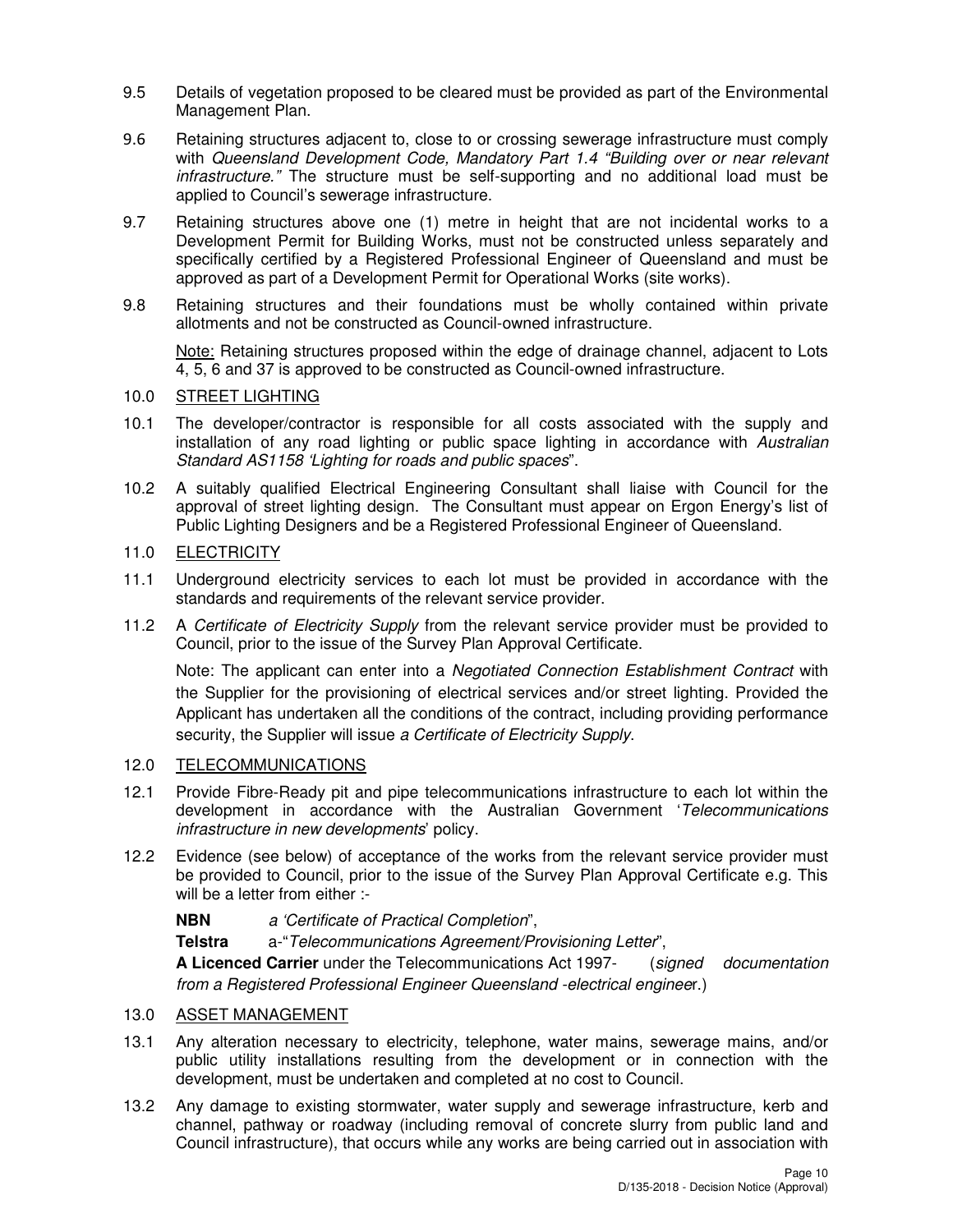this development approval must be repaired at full cost to the developer. This includes the reinstatement of any existing traffic signs or pavement markings that may have been removed or damaged.

- 13.3 'As Constructed' information pertaining to assets to be handed over to Council and those which may have an impact on Council's existing and future assets must be provided prior to the issue of the Survey Plan Approval Certificate. This information must be provided in accordance with the Asset Design and As Constructed Manual (ADAC).
- 14.0 ENVIRONMENTAL
- 14.1 The Erosion Control and Stormwater Control Management Plan prepared by a Registered Professional Engineer of Queensland in accordance with the Capricorn Municipal Design Guidelines, must be:
	- 14.1.1 implemented, monitored and maintained for the duration of the works, and until all exposed soil areas are permanently stabilised (for example, turfed, hydromulched, concreted, landscaped); and
	- 14.1.2 available on-site for inspection by Council Officers whilst all works are being carried out.
- 14.2 The Environmental Management Plan approved as part of a Development Permit for Operational Works must be part of the contract documentation for the development works.

## 15.0 OPERATING PROCEDURES

15.1 All construction materials, waste, waste skips, machinery and contractors' vehicles must be located and stored or parked within the development site. Storage of materials, or parking of construction machinery or contractors' vehicles must not occur within Stringybark Avenue.

## ADVISORY NOTES

## NOTE 1. Aboriginal Cultural Heritage

It is advised that under section 23 of the Aboriginal Cultural Heritage Act 2003, a person who carries out an activity must take all reasonable and practicable measures to ensure the activity does not harm Aboriginal cultural heritage (the "cultural heritage duty of care"). Maximum penalties for breaching the duty of care are listed in the Aboriginal cultural heritage legislation. The information on Aboriginal cultural heritage is available on the Department of Aboriginal and Torres Strait Islander and Multicultural Affairs website www.datsima.qld.gov.au.

## NOTE 2. General Environmental Duty

General environmental duty under the *Environmental Protection Act 1994* prohibits unlawful environmental nuisance caused by noise, aerosols, particles, dust, ash, fumes, light, odour or smoke beyond the boundaries of the development site during all stages of the development including earthworks, construction and operation.

## NOTE 3. General Safety Of Public During Construction

The Work Health and Safety Act 2011 and Manual of Uniform Traffic Control Devices must be complied with in carrying out any construction works, and to ensure safe traffic control and safe public access in respect of works being constructed on a road.

## NOTE 4. Infrastructure Charges Notice

This application is subject to infrastructure charges in accordance with Council policies. The charges are presented on an Infrastructure Charges Notice.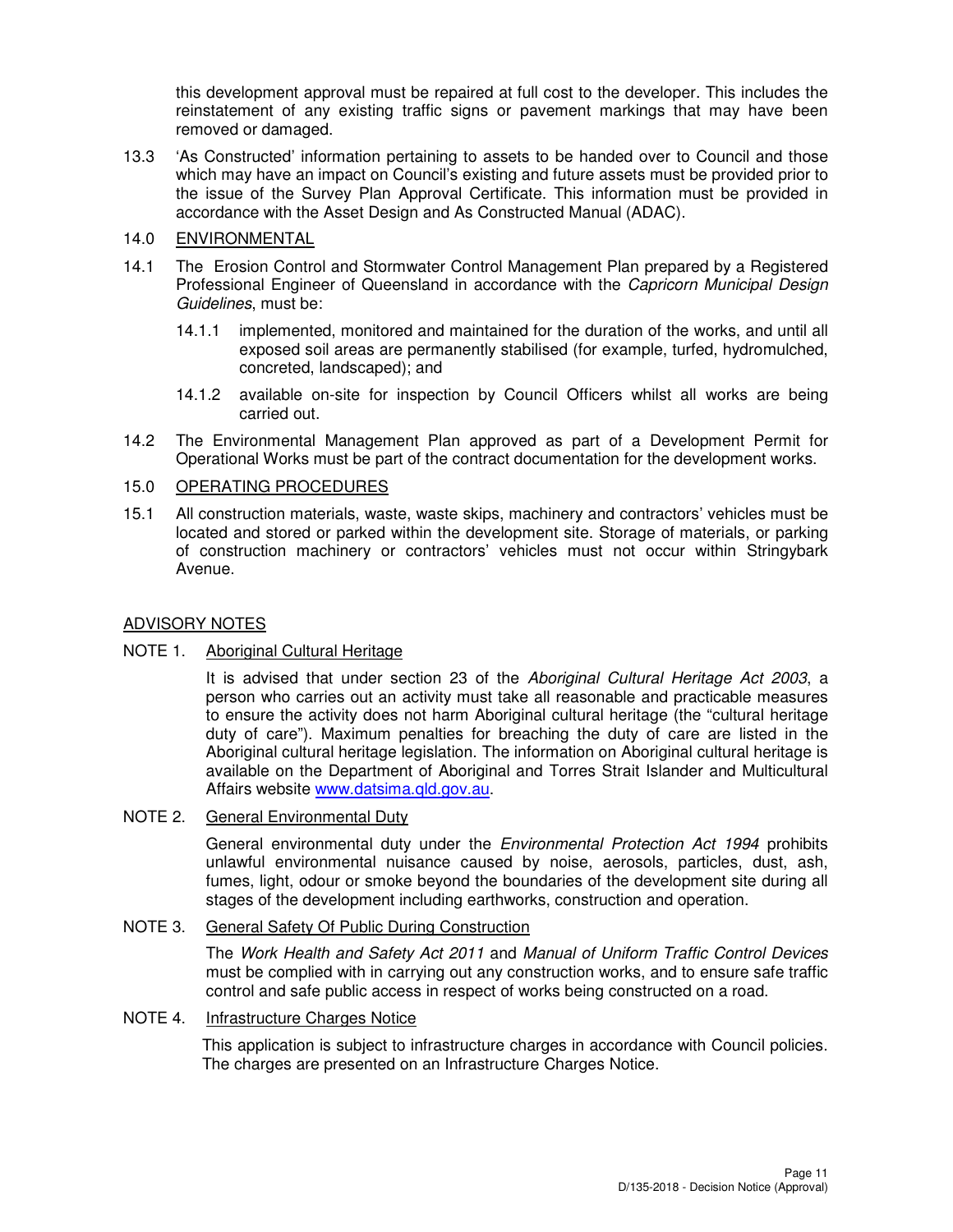

# **Attachment 2 - Appeal Rights**

PLANNING ACT 2016

The following is an extract from the Planning Act 2016 (Chapter 6)

#### **Appeal rights**

#### **229 Appeals to tribunal or P&E Court**

- (1) Schedule 1 states—
	- (a) matters that may be appealed to— (i) either a tribunal or the P&E Court; or (ii) only a tribunal; or (iii) only the P&E Court; and
	- (b) the person—
		- (i) who may appeal a matter (the **appellant**); and
		- (ii) who is a respondent in an appeal of the matter; and (iii) who is a co-respondent in an appeal of the matter;
		- and (iv) who may elect to be a co-respondent in an appeal of the matter.
- (2) An appellant may start an appeal within the appeal period.
- (3) The **appeal period** is—
	- (a) for an appeal by a building advisory agency—10 business days after a decision notice for the decision is given to the agency or
	- (b) for an appeal against a deemed refusal—at any time after the deemed refusal happens; or
	- (c) for an appeal against a decision of the Minister, under chapter 7, part 4, to register premises or to renew the registration of premises—20 business days after a notice is published under section 269(3)(a) or (4); or
	- (d) for an appeal against an infrastructure charges notice— 20 business days after the infrastructure charges notice is given to the person; or
	- (e) for an appeal about a deemed approval of a development application for which a decision notice has not been given—30 business days after the applicant gives the deemed approval notice to the assessment manager; or
	- (f) for any other appeal—20 business days after a notice of the decision for the matter, including an enforcement notice, is given to the person.
	- Note—

See the P&E Court Act for the court's power to extend the appeal period.

- (4) Each respondent and co-respondent for an appeal may be heard in the appeal.
- (5) If an appeal is only about a referral agency's response, the assessment manager may apply to the tribunal or P&E Court to withdraw from the appeal.
- (6) To remove any doubt, it is declared that an appeal against an infrastructure charges notice must not be about—
	- (a) the adopted charge itself; or
	- (b) for a decision about an offset or refund—
		- (i) the establishment cost of trunk infrastructure identified in a LGIP; or

(ii) the cost of infrastructure decided using the method

- included in the local government's charges resolution. **230 Notice of appeal**
- (1) An appellant starts an appeal by lodging, with the registrar of the tribunal or P&E Court, a notice of appeal that—
	- (a) is in the approved form; and
	- (b) succinctly states the grounds of the appeal.
- (2) The notice of appeal must be accompanied by the required fee.
- (3) The appellant or, for an appeal to a tribunal, the registrar must, within the service period, give a copy of the notice of appeal to—
- (a) the respondent for the appeal; and
- (b) each co-respondent for the appeal; and
- (c) for an appeal about a development application under schedule 1, table 1, item 1—each principal submitter for the development application; and
- (d) for an appeal about a change application under schedule 1, table 1, item 2—each principal submitter for the change application; and
- (e) each person who may elect to become a co-respondent for the appeal, other than an eligible submitter who is not a principal submitter in an appeal under paragraph  $(c)$  or  $(d)$ ; and
- (f) for an appeal to the P&E Court—the chief executive; and
- (g) for an appeal to a tribunal under another Act—any other person who the registrar considers appropriate.
- (4) The **service period** is—
	- (a) if a submitter or advice agency started the appeal in the P&E Court—2 business days after the appeal is started; or
	- (b) otherwise—10 business days after the appeal is started.
- (5) A notice of appeal given to a person who may elect to be a co-respondent must state the effect of subsection
- (6) A person elects to be a co-respondent by filing a notice of election, in the approved form, within 10 business days after the notice of appeal is given to the person*.*
- **231 Other appeals**
- (1) Subject to this chapter, schedule 1 and the P&E Court Act, unless the Supreme Court decides a decision or other matter under this Act is affected by jurisdictional error, the decision or matter is non-appealable.
- (2) The Judicial Review Act 1991, part 5 applies to the decision or matter to the extent it is affected by jurisdictional error.
- (3) A person who, but for subsection (1) could have made an application under the Judicial Review Act 1991 in relation to the decision or matter, may apply under part 4 of that Act for a statement of reasons in relation to the decision or matter.
- (4) In this section— **decision** includes—
	- (a) conduct engaged in for the purpose of making a decision; and
	- (b) other conduct that relates to the making of a decision; and
	- (c) the making of a decision or the failure to make a decision; and
	- (d) a purported decision; and
	- (e) a deemed refusal.

**non-appealable**, for a decision or matter, means the decision or matter—

- (a) is final and conclusive; and
- (b) may not be challenged, appealed against, reviewed, quashed, set aside or called into question in any other way under the Judicial Review Act 1991 or otherwise, whether by the Supreme Court, another court, a tribunal or another entity; and
- (c) is not subject to any declaratory, injunctive or other order of the Supreme Court, another court, a tribunal or another entity on any ground.

#### **232 Rules of the P&E Court**

- (1) A person who is appealing to the P&E Court must comply with the rules of the court that apply to the appeal.
- (2) However, the P&E Court may hear and decide an appeal even if the person has not complied with rules of the P&E Court.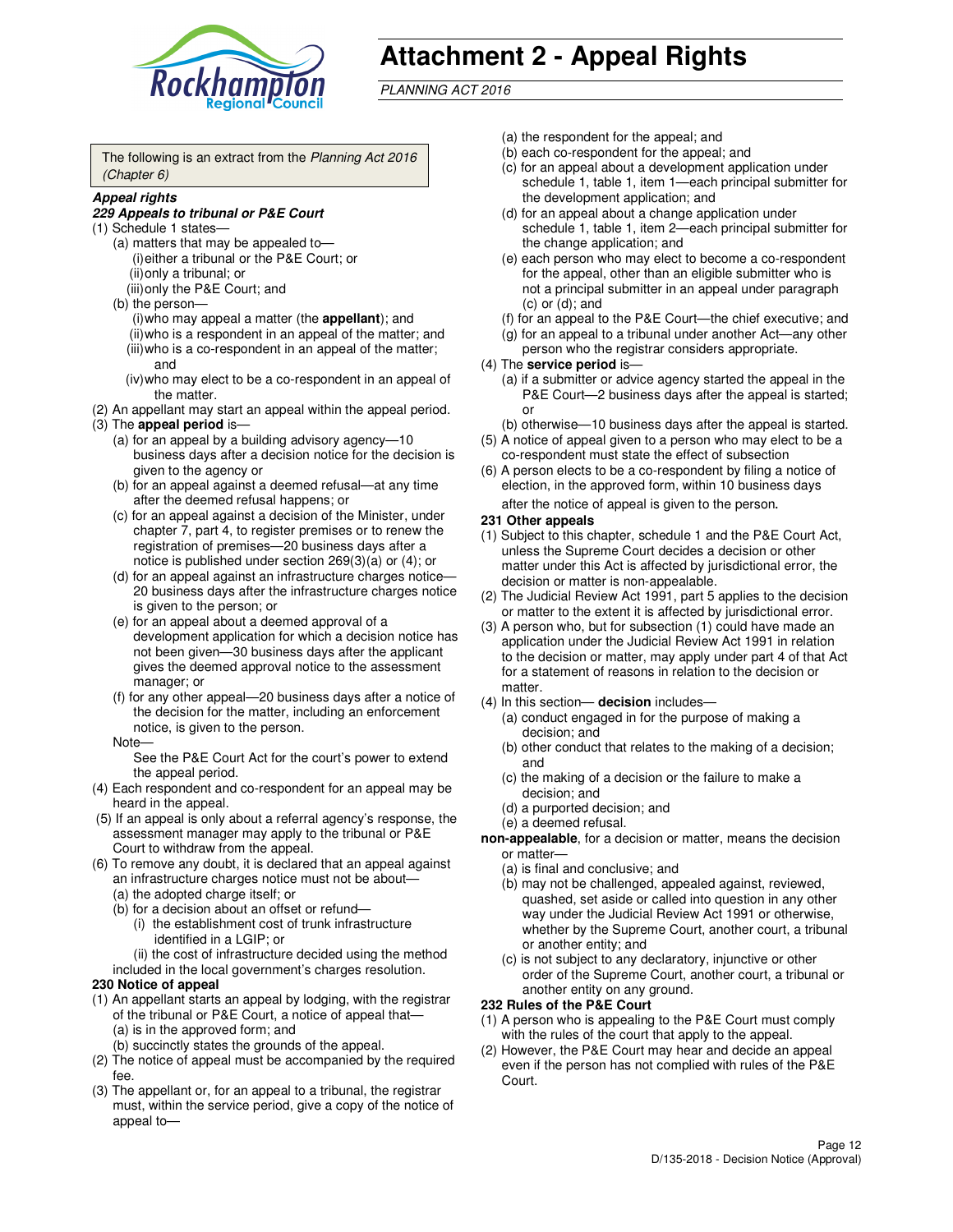

## **Appeal Rights**

PLANNING ACT 2016

## **Schedule 1**

## **Appeals section 229**

#### **1 Appeal rights and parties to appeals**

- (1) Table 1 states the matters that may be appealed to—(a) the P&E court; or (b) a tribunal.
- (2) However, table 1 applies to a tribunal only if the matter involves—
	- (a) the refusal, or deemed refusal of a development application, for—
	- (i) a material change of use for a classified building; or
	- (ii) operational work associated with building work, a retaining wall, or a tennis court; or
	- (b) a provision of a development approval for—
	- (i) a material change of use for a classified building; or
- (ii) operational work associated with building work, a retaining wall, or a tennis court; or
	- (c) if a development permit was applied for—the decision to give a preliminary approval for—
		- (i) a material change of use for a classified building; or
		- (ii) operational work associated with building work, a retaining wall, or a tennis court; or
	- (d) a development condition if—
		- (i) the development approval is only for a material change of use that involves the use of a building classified under the Building Code as a class 2 building; and
		- (ii) the building is, or is proposed to be, not more than 3 storeys; and
		- (iii) the proposed development is for not more than 60 sole-occupancy units; or
	- (e) a decision for, or a deemed refusal of, an extension application for a development approval that is only for a material change of use of a classified building; or
	- (f) a decision for, or a deemed refusal of, a change application for a development approval that is only for a material change of use of a classified building; or
	- (g) a matter under this Act, to the extent the matter relates to—
		- (i) the Building Act, other than a matter under that Act that may or must be decided by the Queensland Building and Construction Commission; or
		- (ii) the Plumbing and Drainage Act, part 4 or 5; or
	- (h) a decision to give an enforcement notice in relation to a matter under paragraphs (a) to (g); or
	- (i) a decision to give an infrastructure charges notice; or
	- (j) the refusal, or deemed refusal, of a conversion application; or
	- (k) a matter that, under another Act, may be appealed to the tribunal; or
	- (l) a matter prescribed by regulation.
- (3) Also, table 1 does not apply to a tribunal if the matter
	- involves—
	- (a) for a matter in subsection  $(2)(a)$  to  $(d)$ 
		- (i) a development approval for which the development application required impact assessment; and
		- (ii) a development approval in relation to which the assessment manager received a properly made submission for the development application; or
	- (b) a provision of a development approval about the identification or inclusion, under a variation approval, of a matter for the development.
- (4) Table 2 states the matters that may be appealed only to the P&E Court.
- (5) Table 3 states the matters that may be appealed only to the tribunal.
- (6) In each table—
	- (a) column 1 states the appellant in the appeal; and
	- (b) column 2 states the respondent in the appeal; and
	- (c) column 3 states the co-respondent (if any) in the appeal; and
	- (d) column 4 states the co-respondents by election (if any) in the appeal.
- (7) If the chief executive receives a notice of appeal under section 230(3)(f), the chief executive may elect to be a corespondent in the appeal.

| Table 1<br>Appeals to the P&E Court and, for certain matters, to a tribunal                                                                                                                                                                                                                                                                    |                           |                                             |                                                         |  |
|------------------------------------------------------------------------------------------------------------------------------------------------------------------------------------------------------------------------------------------------------------------------------------------------------------------------------------------------|---------------------------|---------------------------------------------|---------------------------------------------------------|--|
| 1. Development applications<br>An appeal may be made against-<br>(a) the refusal of all or part of the development application; or<br>(b) the deemed refusal of the development application; or<br>(c) a provision of the development approval; or<br>(d) if a development permit was applied for—the decision to give a preliminary approval. |                           |                                             |                                                         |  |
| Column 1<br>Appellant                                                                                                                                                                                                                                                                                                                          | Column 2<br>Respondent    | Column 3<br>Co-respondent<br>$($ if any $)$ | Column 4<br>Co-respondent by election<br>$($ if any $)$ |  |
| The applicant                                                                                                                                                                                                                                                                                                                                  | The assessment<br>manager | If the appeal is about<br>a concurrence     | 1 A concurrence agency that is<br>not a co-respondent   |  |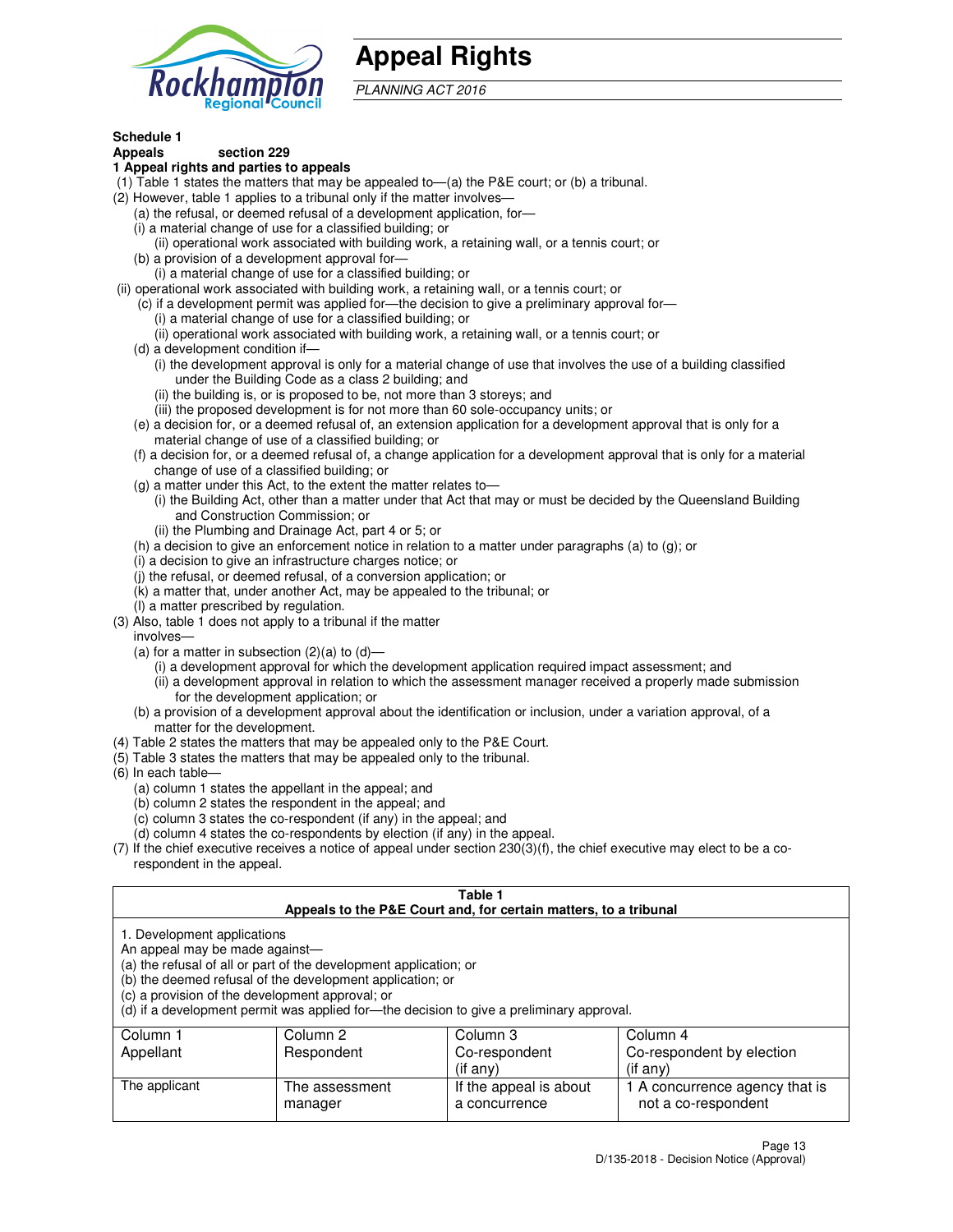| Table 1<br>Appeals to the P&E Court and, for certain matters, to a tribunal                                                                                                                             |                                   |                                                                 |                                                                                                                                                                                                                                                                                                                                                 |  |
|---------------------------------------------------------------------------------------------------------------------------------------------------------------------------------------------------------|-----------------------------------|-----------------------------------------------------------------|-------------------------------------------------------------------------------------------------------------------------------------------------------------------------------------------------------------------------------------------------------------------------------------------------------------------------------------------------|--|
|                                                                                                                                                                                                         |                                   | agency's referral<br>response-the<br>concurrence agency         | 2 If a chosen Assessment<br>manager is the respondent-<br>the prescribed assessment<br>manager<br>3 Any eligible advice agency for<br>the application<br>4 Any eligible submitter for the<br>application                                                                                                                                        |  |
| 2. Change applications<br>An appeal may be made against-<br>(b) a deemed refusal of a change application.                                                                                               |                                   |                                                                 | (a) a responsible entity's decision for a change application, other than a decision made by the P&E court; or                                                                                                                                                                                                                                   |  |
| Column 1<br>Appellant                                                                                                                                                                                   | Column <sub>2</sub><br>Respondent | Column <sub>3</sub><br>Co-respondent<br>(if any)                | Column 4<br>Co-respondent by election<br>(if any)                                                                                                                                                                                                                                                                                               |  |
| 1 The applicant<br>2 If the responsible<br>entity is the<br>assessment<br>manager-an<br>affected entity that<br>gave a pre-request<br>notice or response<br>notice                                      | The responsible<br>entity         | If an affected entity<br>starts the appeal-the<br>applicant     | 1 A concurrence agency for the<br>development application<br>2 If a chosen assessment<br>manager is the respondent-<br>the prescribed assessment<br>manager<br>3 A private certifier for the<br>development application<br>4 Any eligible advice agency for<br>the change application<br>5 Any eligible submitter for the<br>change application |  |
| 3. Extension applications<br>An appeal may be made against-<br>(a) the assessment manager's decision about an extension application; or<br>(b) a deemed refusal of an extension application.            |                                   |                                                                 |                                                                                                                                                                                                                                                                                                                                                 |  |
| Column 1<br>Appellant                                                                                                                                                                                   | Column <sub>2</sub><br>Respondent | Column 3<br>Co-respondent<br>(if any)                           | Column 4<br>Co-respondent by election<br>(if any)                                                                                                                                                                                                                                                                                               |  |
| 1 The applicant<br>1<br>For a matter other<br>2<br>than a deemed<br>refusal of an<br>extension<br>application $-$ a<br>concurrence<br>agency, other than<br>the chief executive,<br>for the application | The assessment<br>manager         | If a concurrence<br>agency starts the<br>appeal - the applicant | If a chosen assessment<br>manager is the respondent – the<br>prescribed assessment manager                                                                                                                                                                                                                                                      |  |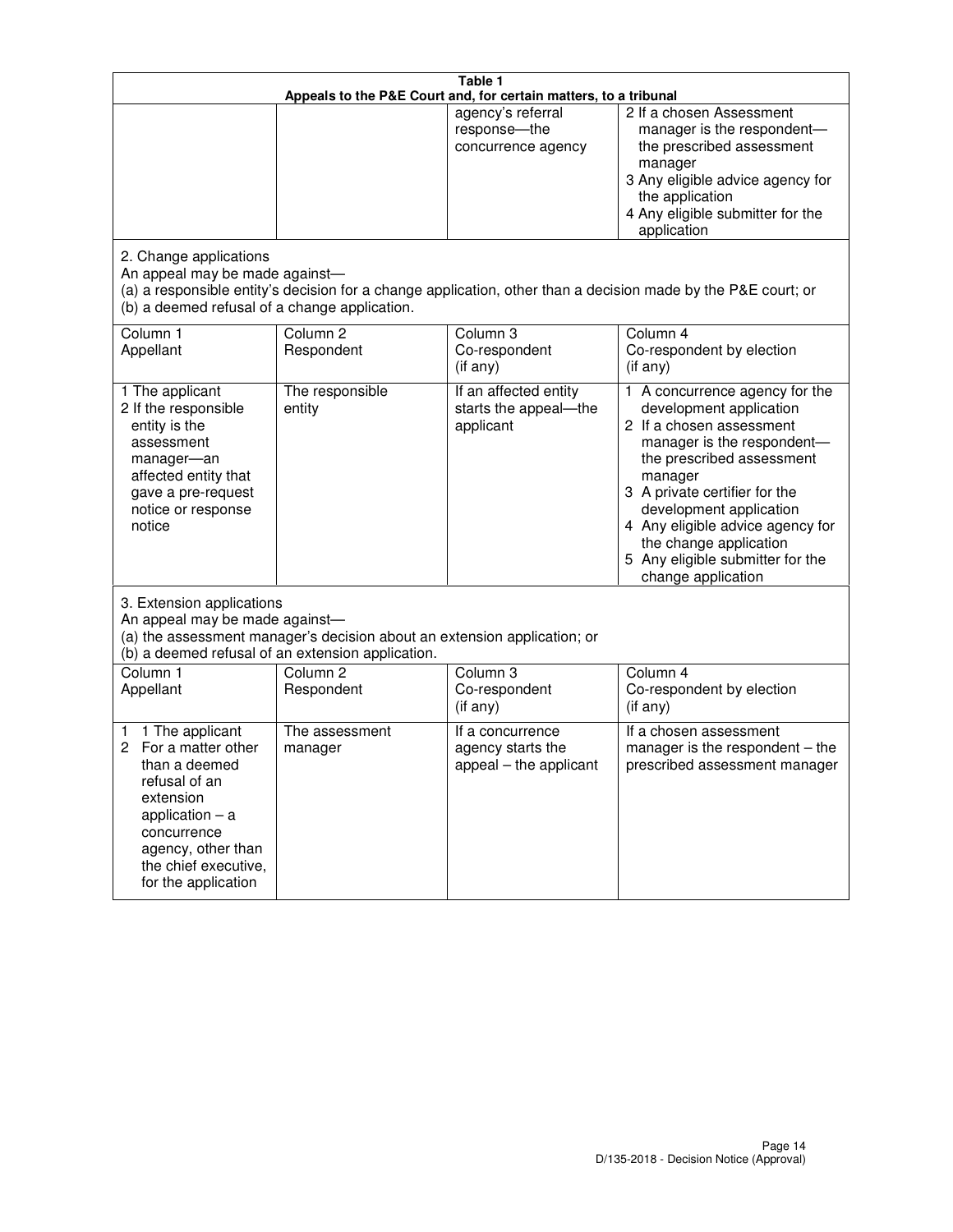#### **Table 1 Appeals to the P&E Court and, for certain matters, to a tribunal**

4. Infrastructure charges notices

An appeal may be made against an infrastructure charges notice on 1 or more of the following grounds

- a) The notice involved an error relating to
	- (i) The application of the relevant adopted charge; or

Examples of errors in applying an adopted charge –

- The incorrect application of gross floor area for a non-residential development
- Applying an incorrect 'use category', under a regulation, to the development
	- (i) The working out of extra demands, for section 120; or
	- (ii) An offset or refund; or
- b) The was no decision about an offset or refund; or
- c) If the infrastructure charges notice states a refund will be given the timing for giving the refund; or
- d) The amount of the charge is so unreasonable that no reasonable relevant local government could have imposed the amount.

| Column 1<br>Appellant                                    | Column 2<br>Respondent                                                    | Column 3<br>Co-respondent<br>$($ if any $)$ | Column 4<br>Co-respondent by election<br>$($ if any $)$ |
|----------------------------------------------------------|---------------------------------------------------------------------------|---------------------------------------------|---------------------------------------------------------|
| The person given the<br>Infrastructure charges<br>notice | The local government<br>that gave the<br>infrastructure charges<br>notice |                                             |                                                         |

5. Conversion applications

An appeal may be made against—

(a) the refusal of a conversion application; or

(b) a deemed refusal of a conversion application.

| Column 1<br>Appellant | Column 2<br>Respondent                                                  | Column 3<br>Co-respondent<br>$($ if any $)$ | Column 4<br>Co-respondent by election<br>$($ if any $)$ |
|-----------------------|-------------------------------------------------------------------------|---------------------------------------------|---------------------------------------------------------|
| The applicant         | The local government<br>to which the conversion<br>application was made |                                             |                                                         |

6. Enforcement notices

An appeal may be made against the decision to give an enforcement notice.

| Column 1<br>Appellant                      | Column 2<br>Respondent       | Column 3<br>Co-respondent<br>$($ if any $)$ | Column 4<br>Co-respondent by election<br>(if any)                                                                                                                          |
|--------------------------------------------|------------------------------|---------------------------------------------|----------------------------------------------------------------------------------------------------------------------------------------------------------------------------|
| The person given the<br>enforcement notice | The enforcement<br>authority |                                             | If the enforcement authority is<br>not the local government for<br>the premises in relation to which<br>the offence is alleged to have<br>happened-the local<br>government |

#### **Table 2 Appeals to the P&E Court only**

1. Appeals from tribunal

An appeal may be made against a decision of a tribunal, other than a decision under

section 252, on the ground of—

(a) an error or mistake in law on the part of the tribunal; or

(b) jurisdictional error.

| Column 1<br>Appellant                             | Column 2<br>Respondent                                    | Column 3<br>Co-respondent<br>(if any) | Column 4<br>Co-respondent by election<br>(if any) |
|---------------------------------------------------|-----------------------------------------------------------|---------------------------------------|---------------------------------------------------|
| A party to the<br>proceedings for the<br>decision | The other party to the<br>proceedings for the<br>decision | $\overline{\phantom{a}}$              |                                                   |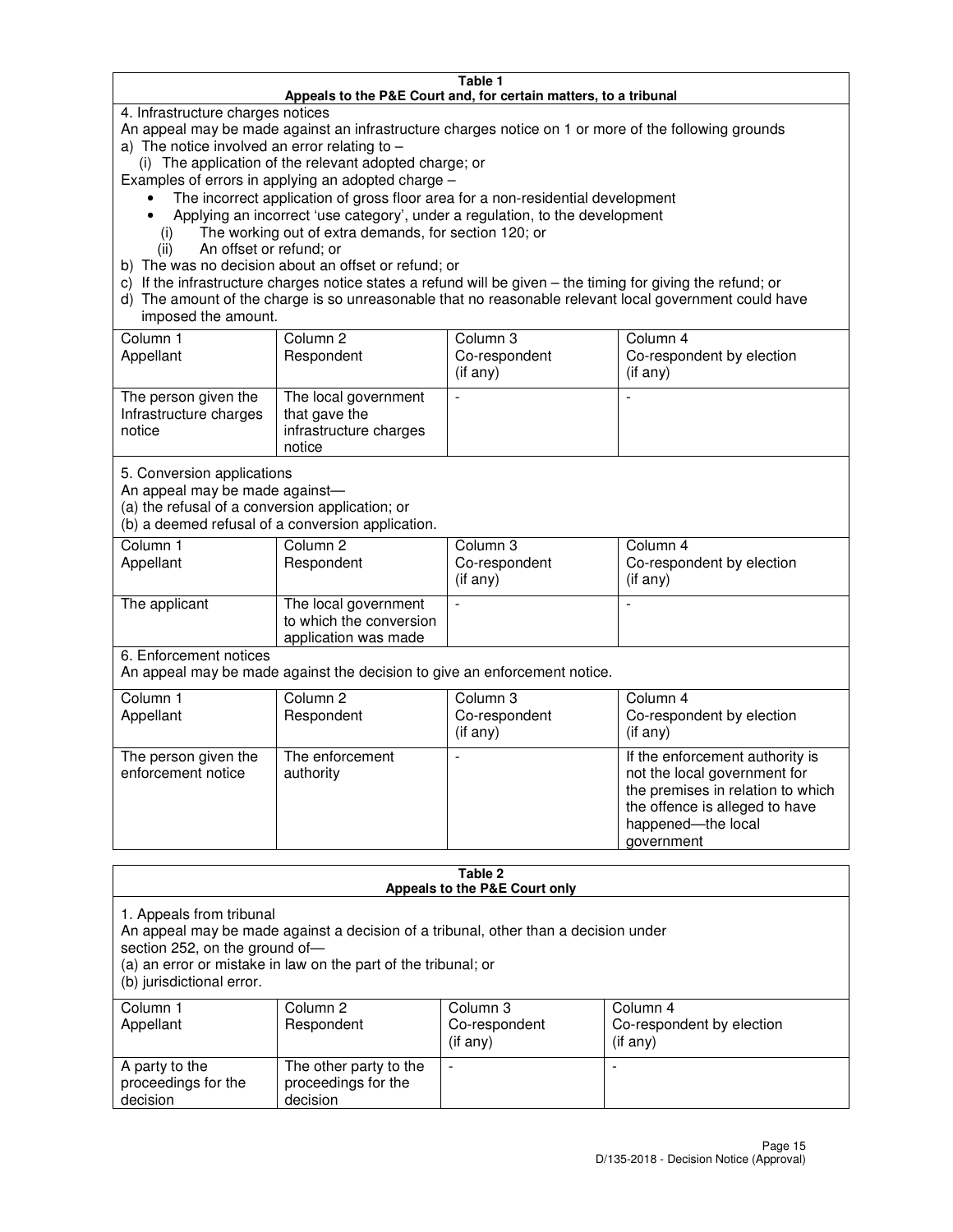#### **Table 2 Appeals to the P&E Court only**

2. Eligible submitter appeals

An appeal may be made against the decision to give a development approval, or an approval for a change application, to the extent that the decision relates to—

(a) any part of the development application for the development approval that required impact assessment; or (b) a variation request.

| Column 1<br>Appellant                                                                                                                                                                                                                                                                                                                                                                                              | Column 2<br>Respondent                                                                                                     | Column 3<br>Co-respondent<br>$($ if any $)$                                                                               | Column 4<br>Co-respondent by election<br>(i f any)   |
|--------------------------------------------------------------------------------------------------------------------------------------------------------------------------------------------------------------------------------------------------------------------------------------------------------------------------------------------------------------------------------------------------------------------|----------------------------------------------------------------------------------------------------------------------------|---------------------------------------------------------------------------------------------------------------------------|------------------------------------------------------|
| 1 For a development<br>application-an<br>eligible submitter for<br>the development<br>application<br>2 For a change<br>application-an<br>eligible submitter for<br>the change<br>application                                                                                                                                                                                                                       | 1 For a development<br>application-the<br>assessment<br>manager<br>2 For a change<br>application-the<br>responsible entity | 1 The applicant<br>2 If the appeal is<br>about a concurrence<br>agency's referral<br>response---the<br>concurrence agency | Another eligible<br>submitter for the<br>application |
| 3. Eligible submitter and eligible advice agency appeals<br>An appeal may be made against a provision of a development approval, or failure to<br>include a provision in the development approval, to the extent the matter relates to-<br>(a) any part of the development application or the change application, for the development approval, that<br>required impact assessment; or<br>(b) a variation request. |                                                                                                                            |                                                                                                                           |                                                      |
| Column <sub>1</sub>                                                                                                                                                                                                                                                                                                                                                                                                | Column <sub>2</sub>                                                                                                        | Column 3                                                                                                                  | Column 4                                             |
| Appellant                                                                                                                                                                                                                                                                                                                                                                                                          | Respondent                                                                                                                 | Co-respondent<br>(if any)                                                                                                 | Co-respondent by election<br>(i f any)               |
| 1 For a development<br>application-an<br>eligible submitter for<br>the development<br>application                                                                                                                                                                                                                                                                                                                  | 1 For a development<br>application-the<br>assessment<br>manager<br>2 For a change                                          | 1 The applicant<br>2 If the appeal is<br>about a concurrence<br>agency's referral<br>response---the                       | Another eligible submitter for the<br>application    |

concurrence agency

agency for the development application or change application 4. Compensation claims

An appeal may be made against—

2 For a change application—an eligible submitter for

the change application 3 An eligible advice

(a) a decision under section 32 about a compensation claim; or

(b) a decision under section 265 about a claim for compensation; or

application—the responsible entity

(c) a deemed refusal of a claim under paragraph (a) or (b).

| Column 1<br>Appellant                      | Column 2<br>Respondent                                 | Column 3<br>Co-respondent<br>(if any) | Column 4<br>Co-respondent by election<br>(if any) |
|--------------------------------------------|--------------------------------------------------------|---------------------------------------|---------------------------------------------------|
| A person dissatisfied<br>with the decision | The local<br>government to which<br>the claim was made |                                       |                                                   |
| 5. Registered premises                     |                                                        |                                       |                                                   |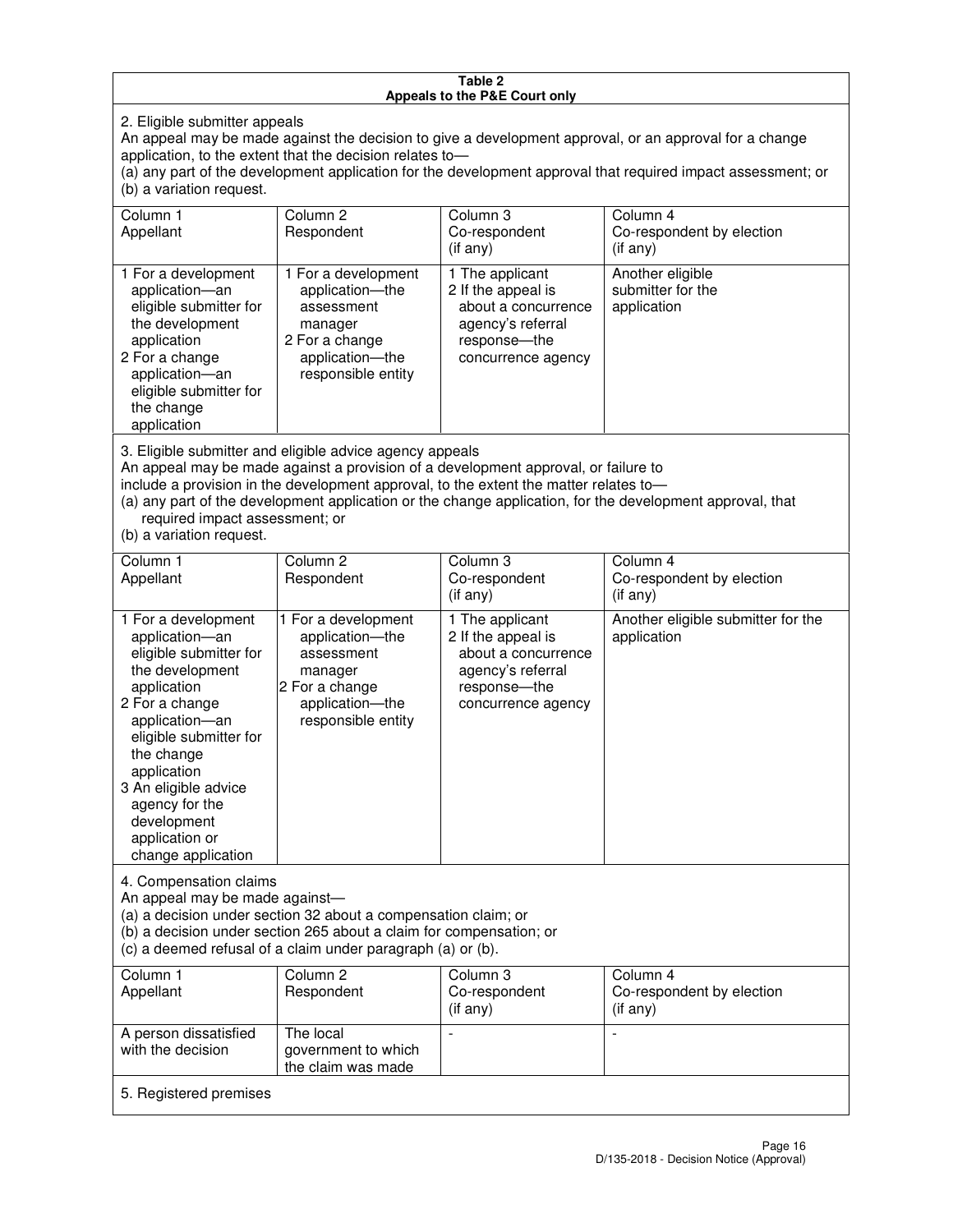| Table 2                                                                                                                                                                                                                                                                                                              |                                   |                                         |                                                                                                                                                                             |  |
|----------------------------------------------------------------------------------------------------------------------------------------------------------------------------------------------------------------------------------------------------------------------------------------------------------------------|-----------------------------------|-----------------------------------------|-----------------------------------------------------------------------------------------------------------------------------------------------------------------------------|--|
| Appeals to the P&E Court only<br>An appeal may be made against a decision of the Minister under chapter 7, part 4.                                                                                                                                                                                                   |                                   |                                         |                                                                                                                                                                             |  |
| Column 1                                                                                                                                                                                                                                                                                                             | Column <sub>2</sub>               | Column <sub>3</sub>                     | Column 4                                                                                                                                                                    |  |
| Appellant                                                                                                                                                                                                                                                                                                            | Respondent                        | Co-respondent<br>(if any)               | Co-respondent by election<br>(if any)                                                                                                                                       |  |
| 1 A person given a<br>decision notice about<br>the decision<br>2 If the decision is to<br>register premises or<br>renew the<br>registration of<br>premises-an owner<br>or occupier of<br>premises in the<br>affected area for the<br>registered premises<br>who is dissatisfied<br>with the decision                 | <b>The Minister</b>               | ÷,                                      | If an owner or occupier starts the<br>appeal – the owner of the<br>registered premises                                                                                      |  |
| 6. Local laws<br>An appeal may be made against a decision of a local government, or conditions applied,<br>under a local law about-<br>(a) the use of premises, other than a use that is the natural and ordinary consequence of prohibited<br>development; or<br>(b) the erection of a building or other structure. |                                   |                                         |                                                                                                                                                                             |  |
| Column 1<br>Appellant                                                                                                                                                                                                                                                                                                | Column 2<br>Respondent            | Column 3<br>Co-respondent<br>(if any)   | Column 4<br>Co-respondent by election<br>(if any)                                                                                                                           |  |
| A person who-<br>(a) applied for the<br>decision; and<br>(b) is dissatisfied with<br>the decision or<br>conditions.                                                                                                                                                                                                  | The local government              |                                         |                                                                                                                                                                             |  |
|                                                                                                                                                                                                                                                                                                                      |                                   | Table 3<br>Appeals to the tribunal only |                                                                                                                                                                             |  |
| 1. Building advisory agency appeals<br>An appeal may be made against giving a development approval for building work to the extent the building<br>work required code assessment against the building assessment provisions.                                                                                         |                                   |                                         |                                                                                                                                                                             |  |
| Column 1<br>Appellant                                                                                                                                                                                                                                                                                                | Column <sub>2</sub><br>Respondent | Column 3<br>Co-respondent<br>(if any)   | Column 4<br>Co-respondent by election<br>(if any)                                                                                                                           |  |
| A building advisory<br>agency for the<br>development application<br>related to the approval                                                                                                                                                                                                                          | The assessment<br>manager         | The applicant                           | 1 A concurrence agency for the<br>development application<br>related to the approval<br>2 A private certifier for the<br>development application<br>related to the approval |  |
| 3. Certain decisions under the Building Act and the Plumbing and Drainage Act<br>An appeal may be made against a decision under-<br>(a) the Building Act, other than a decision made by the Queensland Building and Construction Commission; or<br>(b) the Plumbing and Drainage Act, part 4 or 5.                   |                                   |                                         |                                                                                                                                                                             |  |
| Column 1<br>Appellant                                                                                                                                                                                                                                                                                                | Column <sub>2</sub><br>Respondent | Column 3<br>Co-respondent<br>(if any)   | Column 4<br>Co-respondent by election<br>(if any)                                                                                                                           |  |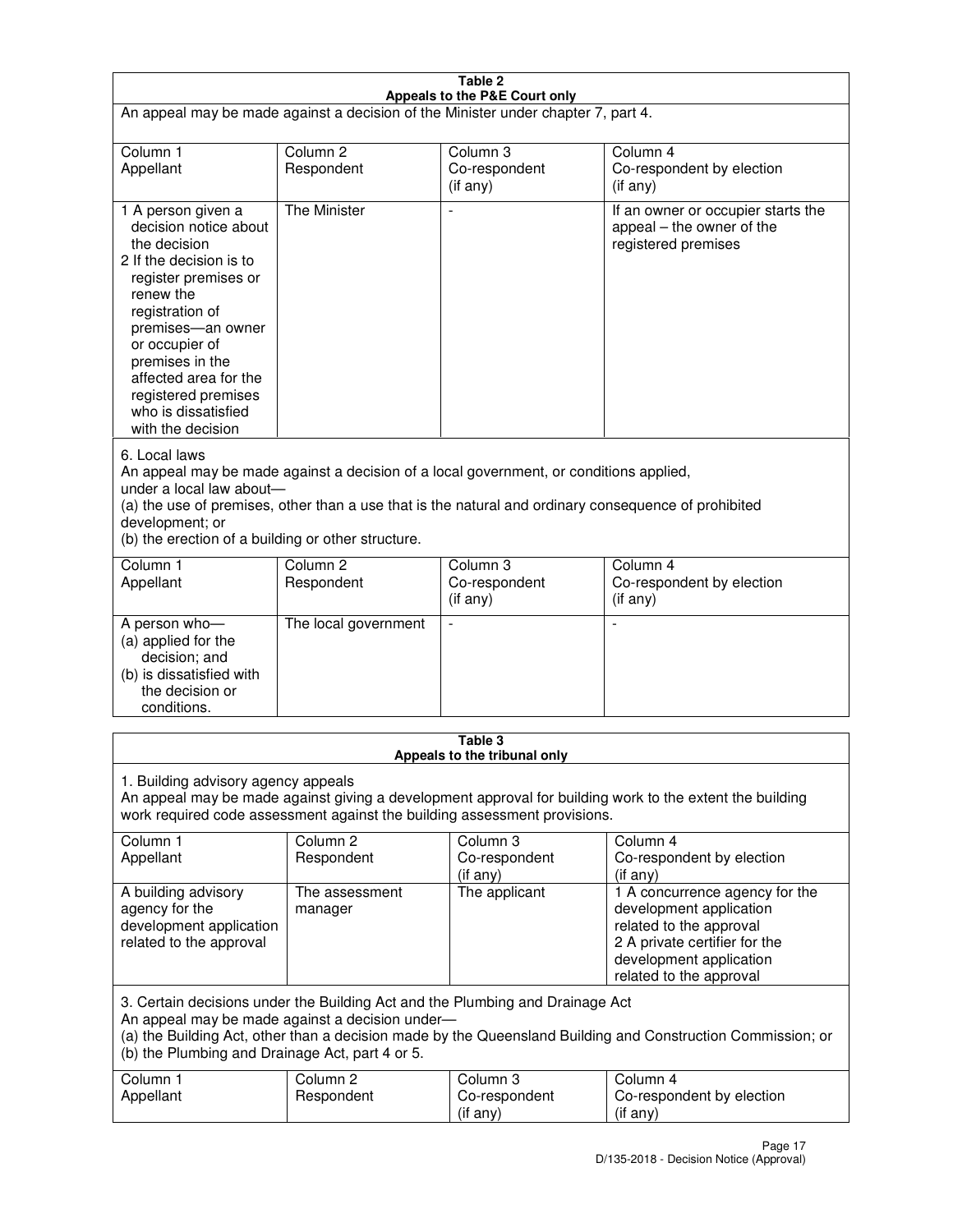| Table 3<br>Appeals to the tribunal only                                                                                                                                                                                              |                                                              |                |                           |  |
|--------------------------------------------------------------------------------------------------------------------------------------------------------------------------------------------------------------------------------------|--------------------------------------------------------------|----------------|---------------------------|--|
| A person who received,<br>or was entitled to<br>receive, notice of the<br>decision                                                                                                                                                   | The person who made<br>the decision                          | $\blacksquare$ |                           |  |
| 4. Local government failure to decide application under the Building Act<br>An appeal may be made against a local government's failure to decide an application under the Building Act<br>within the period required under that Act. |                                                              |                |                           |  |
| Column 1                                                                                                                                                                                                                             | Column 2                                                     | Column 3       | Column 4                  |  |
| Appellant                                                                                                                                                                                                                            | Respondent                                                   | Co-respondent  | Co-respondent by election |  |
|                                                                                                                                                                                                                                      |                                                              | $(i$ f any $)$ | $($ if any $)$            |  |
| A person who was<br>entitled to receive,<br>notice of the decision                                                                                                                                                                   | The local government<br>to which the<br>application was made |                |                           |  |